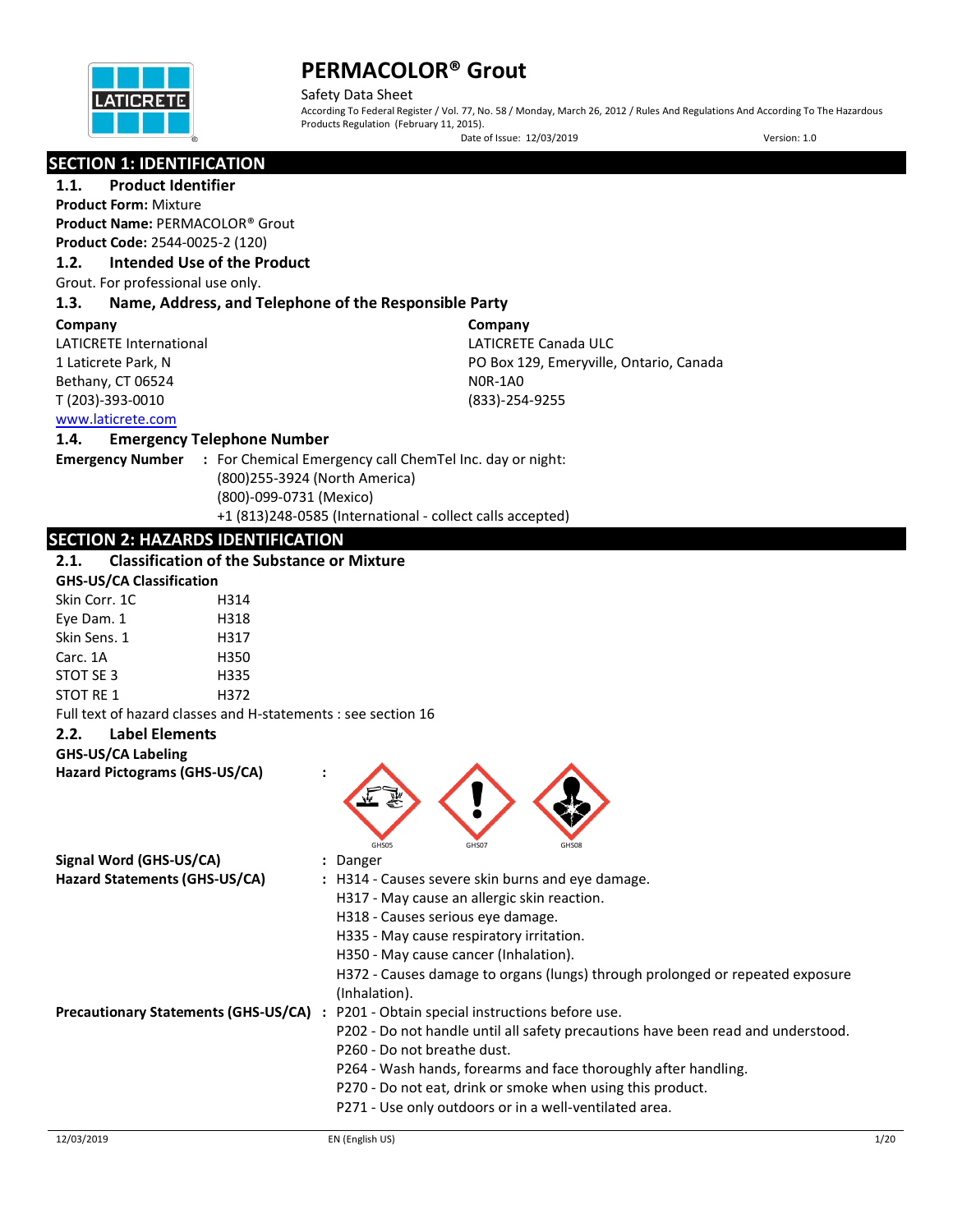Safety Data Sheet

According To Federal Register / Vol. 77, No. 58 / Monday, March 26, 2012 / Rules And Regulations And According To The Hazardous Products Regulation (February 11, 2015).

P272 - Contaminated work clothing should not be allowed out of the workplace.

P280 - Wear protective gloves, protective clothing, and eye protection.

P301+P330+P331 - IF SWALLOWED: Rinse mouth. Do NOT induce vomiting.

P303+P361+P353 - IF ON SKIN (or hair): Take off immediately all contaminated clothing. Rinse skin with water.

P304+P340 - IF INHALED: Remove person to fresh air and keep comfortable for breathing.

P305+P351+P338 - IF IN EYES: Rinse cautiously with water for several minutes. Remove contact lenses, if present and easy to do. Continue rinsing.

P308+P313 - If exposed or concerned: Get medical advice/attention.

P310 - Immediately call a POISON CENTER or doctor.

P314 - Get medical advice/attention if you feel unwell.

P321 - Specific treatment (see section 4 on this SDS).

P333+P313 - If skin irritation or rash occurs: Get medical advice/attention.

P362+P364 - Take off contaminated clothing and wash it before reuse.

P403+P233 - Store in a well-ventilated place. Keep container tightly closed.

P405 - Store locked up.

P501 - Dispose of contents/container in accordance with local, regional, national, territorial, provincial, and international regulations.

### **2.3. Other Hazards**

Exposure may aggravate pre-existing eye, skin, or respiratory conditions.

### **2.4. Unknown Acute Toxicity (GHS-US/CA)**

### No data available

# **SECTION 3: COMPOSITION/INFORMATION ON INGREDIENTS**

### **3.1. Substance**

#### Not applicable

#### **3.2. Mixture**

| <b>Name</b>                               | <b>Product Identifier</b> | $%$ $*$       | <b>GHS Ingredient Classification</b> |
|-------------------------------------------|---------------------------|---------------|--------------------------------------|
| Limestone                                 | (CAS-No.) 1317-65-3       | $49 - 54$     | Not classified                       |
| Cement, alumina, chemicals                | (CAS-No.) 65997-16-2      | $10 - 30$     | Eye Irrit. 2A, H319                  |
| Quartz                                    | (CAS-No.) 14808-60-7      | $6 - 7$       | Carc. 1A, H350                       |
|                                           |                           |               | STOT SE 3, H335                      |
|                                           |                           |               | <b>STOT RE 1, H372</b>               |
| Calcium sulfate                           | (CAS-No.) 7778-18-9       | $3 - 7$       | Not classified                       |
| Cement, portland, chemicals               | (CAS-No.) 65997-15-1      | $1 - 5$       | Skin Irrit. 2, H315                  |
|                                           |                           |               | Eye Dam. 1, H318                     |
|                                           |                           |               | Skin Sens. 1, H317                   |
|                                           |                           |               | STOT SE 3, H335                      |
| Calcium oxide                             | (CAS-No.) 1305-78-8       | $1.7 - 2.1$   | Skin Irrit. 2, H315                  |
|                                           |                           |               | Eye Dam. 1, H318                     |
|                                           |                           |               | STOT SE 3, H335                      |
|                                           |                           |               | Aquatic Acute 3, H402                |
|                                           |                           |               | Aquatic Chronic 3, H412              |
| Kaolin                                    | (CAS-No.) 1332-58-7       | $\leq$ 2      | Not classified                       |
| Plaster of Paris Contains Calcium sulfate | (CAS-No.) 26499-65-0      | $1.46 - 1.54$ | Not classified                       |
| hemihydrate (10034-76-1)                  |                           |               |                                      |
| Titanium dioxide                          | (CAS-No.) 13463-67-7      | $1 - 1.5$     | Carc. 2, H351                        |
| Citric acid                               | (CAS-No.) 77-92-9         | $0.1 - 1$     | Eye Irrit. 2A, H319                  |
|                                           |                           |               | Comb. Dust                           |
| Cellulose                                 | (CAS-No.) 9004-34-6       | 0.50          | Comb. Dust                           |
| Calcium sulfate dihydrate                 | (CAS-No.) 13397-24-5      | $\leq$ 0.15   | Not classified                       |
| Silica, amorphous, precipitated and gel   | (CAS-No.) 112926-00-8     | $0.04 - 0.1$  | Not classified                       |
| Magnesium oxide (MgO)                     | (CAS-No.) 1309-48-4       | $= 0.1$       | Not classified                       |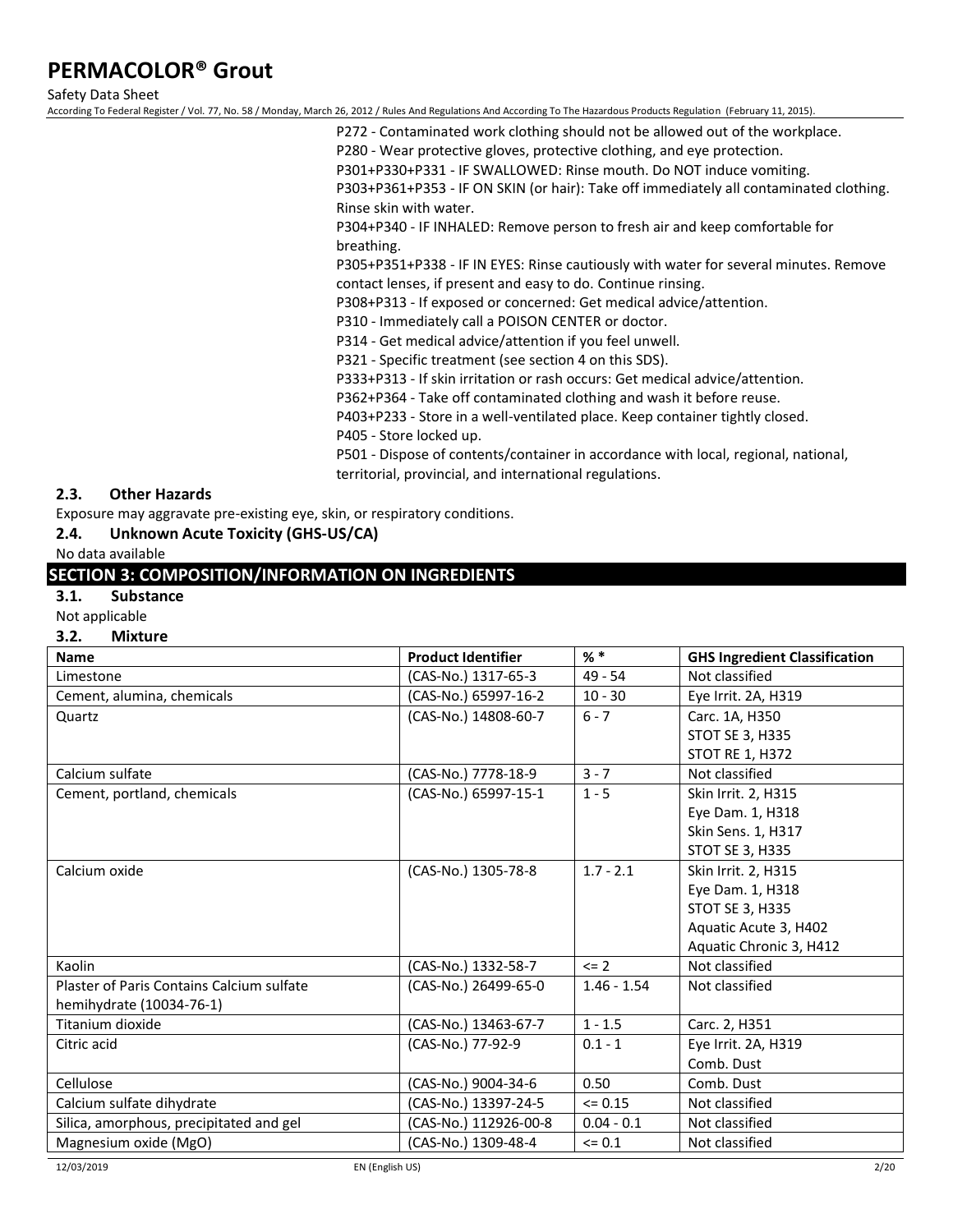Safety Data Sheet

According To Federal Register / Vol. 77, No. 58 / Monday, March 26, 2012 / Rules And Regulations And According To The Hazardous Products Regulation (February 11, 2015).

| Carbonic acid, calcium salt (1:1) | (CAS-No.) 471-34-1   | < 0.05         | Not classified                  |
|-----------------------------------|----------------------|----------------|---------------------------------|
| <b>Tremolite</b>                  | (CAS-No.) 14567-73-8 | $0.003 - 0.03$ | Not classified                  |
| Methacrylic acid                  | (CAS-No.) 79-41-4    | < 0.0012       | Flam. Liq. 4, H227              |
|                                   |                      |                | Acute Tox. 4 (Oral), H302       |
|                                   |                      |                | Acute Tox. 3 (Dermal), H311     |
|                                   |                      |                | Acute Tox. 4 (Inhalation), H332 |
|                                   |                      |                | Skin Corr. 1A, H314             |
|                                   |                      |                | Eye Dam. 1, H318                |
|                                   |                      |                | <b>STOT SE 3, H335</b>          |
|                                   |                      |                | Aquatic Acute 3, H402           |
| Chromium, ion (Cr6+)              | (CAS-No.) 18540-29-9 | < 0.000003     | Skin Sens. 1, H317              |
|                                   |                      |                | Carc. 1B, H350                  |
|                                   |                      |                | Aquatic Acute 1, H400           |
|                                   |                      |                | Aquatic Chronic 1, H410         |

Full text of H-phrases: see section 16

\*Percentages are listed in weight by weight percentage (w/w%) for liquid and solid ingredients. Gas ingredients are listed in volume by volume percentage (v/v%).

\*\* The actual concentration of ingredient(s) is withheld as a trade secret in accordance with the Hazardous Products Regulations (HPR) SOR/2015-17 and 29 CFR 1910.1200.

## **SECTION 4: FIRST AID MEASURES**

### **4.1. Description of First-aid Measures**

**General:** Never give anything by mouth to an unconscious person. If you feel unwell, seek medical advice (show the label where possible).

**Inhalation:** Remove to fresh air and keep at rest in a position comfortable for breathing. Immediately call a poison center or doctor/physician.

**Skin Contact:** Immediately remove contaminated clothing. Immediately flush skin with plenty of water for at least 30 minutes. Get immediate medical advice/attention.

**Eye Contact:** Immediately rinse with water for at least 30 minutes. Remove contact lenses, if present and easy to do. Continue rinsing. Get immediate medical advice/attention.

**Ingestion:** Rinse mouth. Do NOT induce vomiting. Obtain emergency medical attention.

### **4.2. Most Important Symptoms and Effects Both Acute and Delayed**

**General:** Causes damage to organs (lungs) through prolonged or repeated exposure (Inhalation). May cause cancer (Inhalation). May cause respiratory irritation. Skin sensitization. Causes severe skin burns and eye damage.

**Inhalation:** The three types of silicosis include: 1) Simple chronic silicosis – which results from long-term exposure (more than 20 years) to low amounts of respirable crystalline silica. Nodules of chronic inflammation and scarring provoked by the respirable crystalline silica form in the lungs and chest lymph nodes. This disease may feature breathlessness and may resemble chronic obstructive pulmonary disease (COPD); 2) Accelerated silicosis – occurs after exposure to larger amounts of respirable crystalline silica over a shorter period of time (5-15 years); 3) Acute silicosis – results from short-term exposure to very large amounts of respirable crystalline silica. The lungs become very inflamed and may fill with fluid, causing severe shortness of breath and low blood oxygen levels. Inflammation, scarring, and symptoms progress faster in accelerated silicosis than in simple silicosis. Progressive massive fibrosis may occur in simple or accelerated silicosis, but is more common in the accelerated form. Progressive massive fibrosis results from severe scarring and leads to the destruction of normal lung structures. Irritation of the respiratory tract and the other mucous membranes. May be corrosive to the respiratory tract.

**Skin Contact:** Concrete may cause dry skin, discomfort, irritation, severe burns, and dermatitis. Exposure of sufficient duration to wet concrete can cause serious, potentially irreversible damage to skin, eye, respiratory and digestive tracts due to chemical (caustic) burns, including third degree burns. A skin exposure may be hazardous even if there is no pain or discomfort. Unhardened concrete is capable of causing dermatitis by irritation and allergy. Skin affected by dermatitis may include symptoms such as, redness, itching, rash, scaling, and cracking. Irritant dermatitis is caused by the physical properties of concrete including alkalinity and abrasion. Allergic contact dermatitis is caused by sensitization to hexavalent chromium (chromate) present in concrete. The reaction can range from a mild rash to severe skin ulcers. Persons already sensitized may react to the first contact with wet concrete. Others may develop allergic dermatitis after years of repeated contact with wet concrete.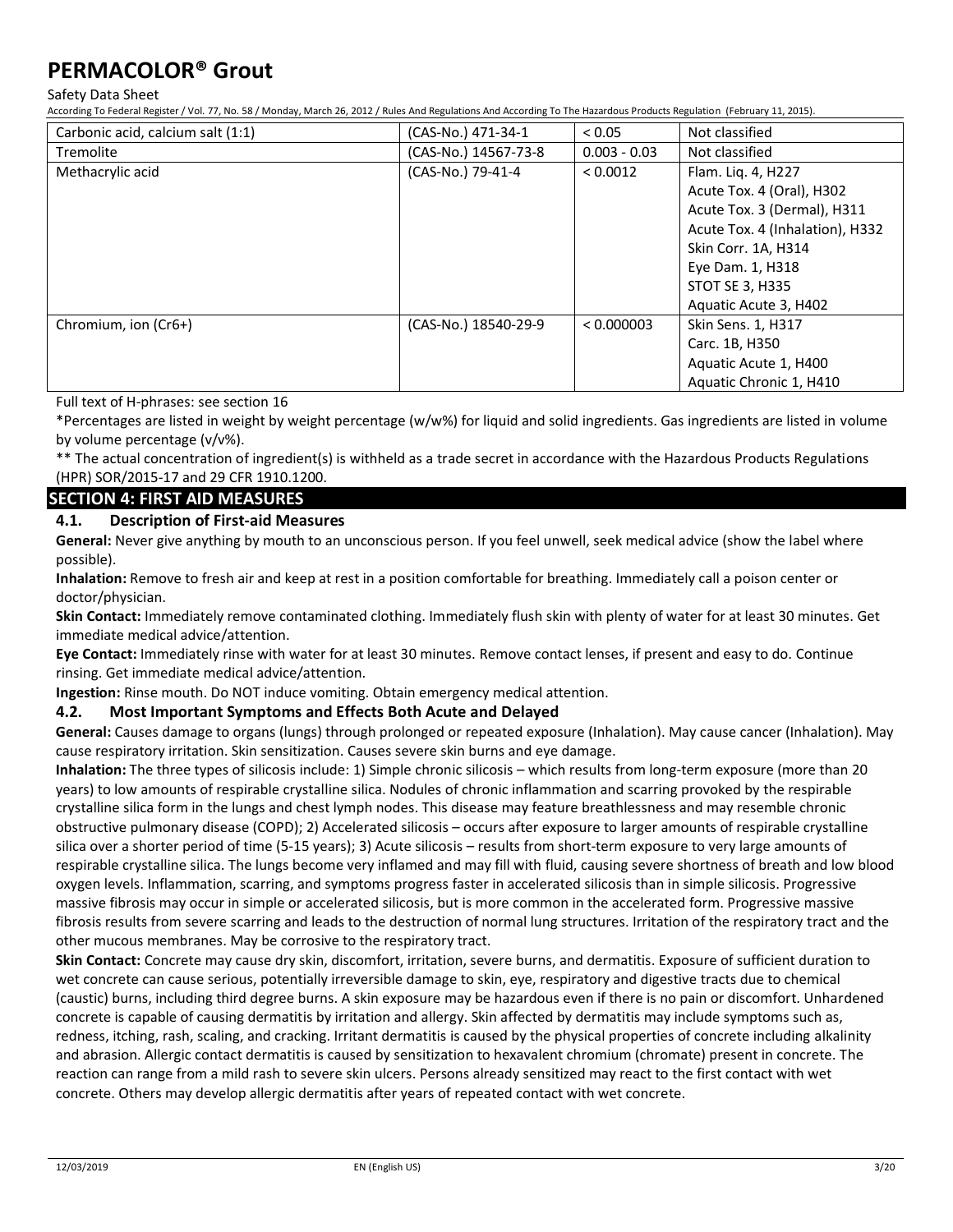#### Safety Data Sheet

According To Federal Register / Vol. 77, No. 58 / Monday, March 26, 2012 / Rules And Regulations And According To The Hazardous Products Regulation (February 11, 2015).

**Eye Contact:** Concrete may cause immediate or delayed irritation or inflammation. Eye contact with wet concrete can cause moderate eye irritation, chemical burns and blindness. Eye exposures require immediate first aid and medical attention to prevent significant damage to the eye.

**Ingestion:** May cause burns or irritation of the linings of the mouth, throat, and gastrointestinal tract.

**Chronic Symptoms:** Causes damage to organs (lungs) through prolonged or repeated exposure (Inhalation). Some studies show that exposure to respirable crystalline silica (without silicosis) or that the disease silicosis may be associated with the increased incidence of several autoimmune disorders such as scleroderma (thickening of the skin), systemic lupus erythematosus, rheumatoid arthritis and diseases affecting the kidneys. Silicosis increases the risk of tuberculosis. Some studies show an increased incidence of chronic kidney disease and end-stage renal disease in workers exposed to respirable crystalline silica. May cause cancer by inhalation. Repeated or prolonged exposure to titanium dioxide dust via inhalation is suspected of causing cancer of the respiratory tract.

### **4.3. Indication of Any Immediate Medical Attention and Special Treatment Needed**

If exposed or concerned, get medical advice and attention. If medical advice is needed, have product container or label at hand.

## **SECTION 5: FIRE-FIGHTING MEASURES**

## **5.1. Extinguishing Media**

**Suitable Extinguishing Media:** Water spray, fog, carbon dioxide (CO<sub>2</sub>), alcohol-resistant foam, or dry chemical.

**Unsuitable Extinguishing Media:** Do not use a heavy water stream. Use of heavy stream of water may spread fire.

### **5.2. Special Hazards Arising From the Substance or Mixture**

**Fire Hazard:** Not considered flammable but may burn at high temperatures.

**Explosion Hazard:** Product is not explosive.

**Reactivity:** Quartz (silica) will dissolve in hydroflouric acid producing a corrosive gas, silicon tetrafluoride. . Calcium oxide reacts with water to form corrosive calcium hydroxide, with evolution of much heat. Temperatures as high as 800° C (1472 °F) have been reached with addition of water (moisture in air or soil). Portland Cement reacts slowly with water forming hydrated compounds, releasing heat and producing a strong alkaline solution until reaction is substantially complete. May react exothermically with water releasing heat. Adding an acid to a base or base to an acid may cause a violent reaction.

### **5.3. Advice for Firefighters**

**Precautionary Measures Fire:** Exercise caution when fighting any chemical fire.

**Firefighting Instructions:** Use water spray or fog for cooling exposed containers.

**Protection During Firefighting:** Do not enter fire area without proper protective equipment, including respiratory protection.

Hazardous Combustion Products: Carbon oxides (CO, CO<sub>2</sub>). Unidentified hydrocarbons. Metal oxides. Sulfur oxides.

### **5.4. Reference to Other Sections**

Refer to Section 9 for flammability properties.

## **SECTION 6: ACCIDENTAL RELEASE MEASURES**

## **6.1. Personal Precautions, Protective Equipment and Emergency Procedures**

**General Measures:** Do not breathe dust. Do not get in eyes, on skin, or on clothing. Do not handle until all safety precautions have been read and understood.

### **6.1.1. For Non-Emergency Personnel**

**Protective Equipment:** Use appropriate personal protective equipment (PPE).

**Emergency Procedures:** Evacuate unnecessary personnel.

### **6.1.2. For Emergency Personnel**

**Protective Equipment:** Equip cleanup crew with proper protection.

**Emergency Procedures:** Upon arrival at the scene, a first responder is expected to recognize the presence of dangerous goods, protect oneself and the public, secure the area, and call for the assistance of trained personnel as soon as conditions permit. Ventilate area.

### **6.2. Environmental Precautions**

Prevent entry to sewers and public waters.

### **6.3. Methods and Materials for Containment and Cleaning Up**

**For Containment:** Contain solid spills with appropriate barriers and prevent migration and entry into sewers or streams. As an immediate precautionary measure, isolate spill or leak area in all directions.

**Methods for Cleaning Up:** Clean up spills immediately and dispose of waste safely. Recover the product by vacuuming, shoveling or sweeping. Transfer spilled material to a suitable container for disposal. Contact competent authorities after a spill. Cautiously neutralize spilled solid.

### **6.4. Reference to Other Sections**

See Section 8 for exposure controls and personal protection and Section 13 for disposal considerations.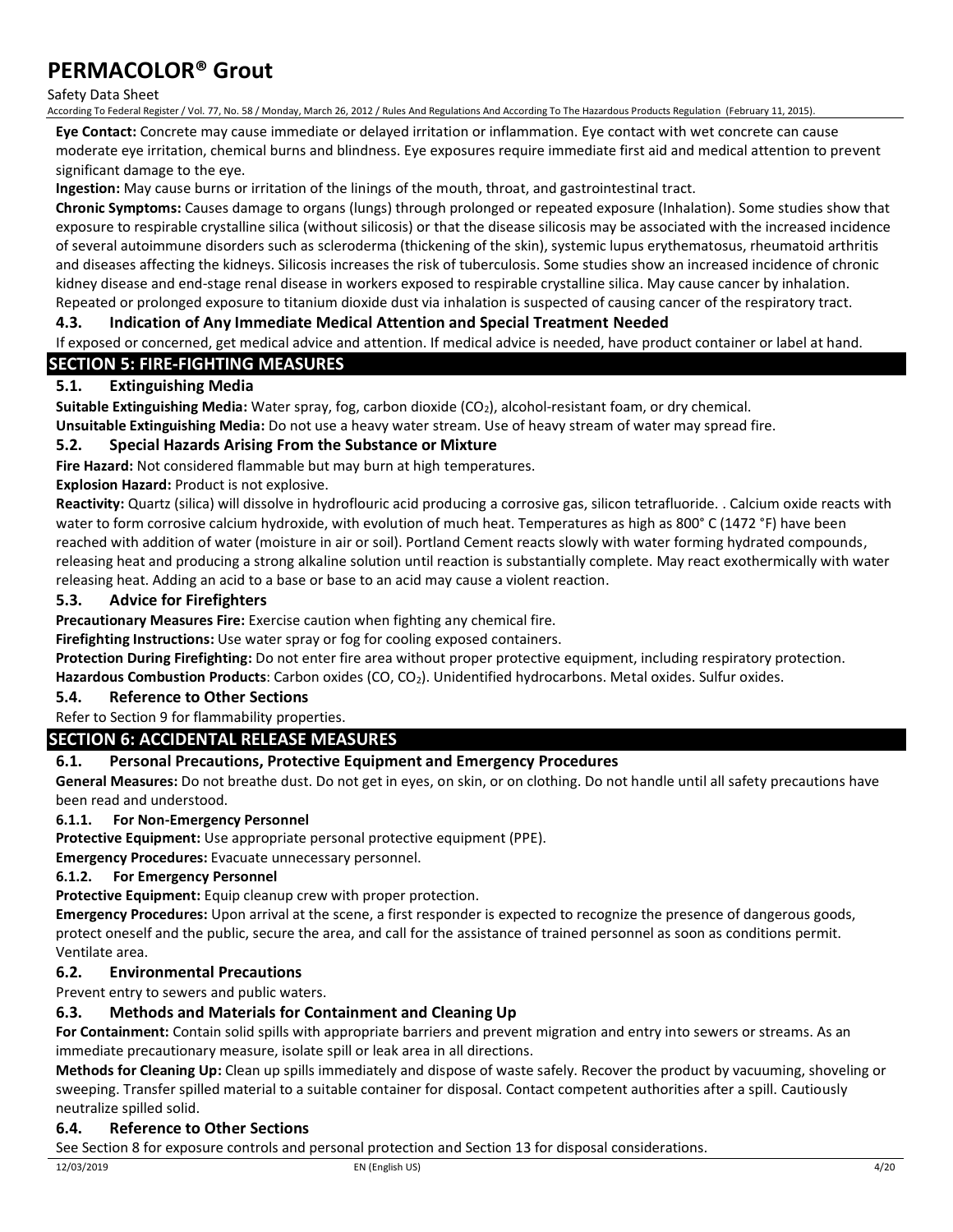Safety Data Sheet

According To Federal Register / Vol. 77, No. 58 / Monday, March 26, 2012 / Rules And Regulations And According To The Hazardous Products Regulation (February 11, 2015).

## **SECTION 7: HANDLING AND STORAGE**

## **7.1. Precautions for Safe Handling**

**Additional Hazards When Processed:** May release corrosive vapors.

**Precautions for Safe Handling:** Wash hands and other exposed areas with mild soap and water before eating, drinking or smoking and when leaving work. Avoid contact with eyes, skin and clothing. Obtain special instructions before use. Do not handle until all safety precautions have been read and understood. Do not breathe dust. Handle empty containers with care because they may still present a hazard.

**Hygiene Measures:** Handle in accordance with good industrial hygiene and safety procedures.

### **7.2. Conditions for Safe Storage, Including Any Incompatibilities**

**Technical Measures:** Comply with applicable regulations.

**Storage Conditions:** Keep container closed when not in use. Store in a dry, cool place. Keep/Store away from direct sunlight, extremely high or low temperatures and incompatible materials. Store locked up/in a secure area. Store in original container or corrosive resistant and/or lined container.

**Incompatible Materials:** Reactive or incompatible with the following materials: oxidizing materials, acids, aluminum and ammonium salt. Portland cement is highly alkaline and will react with acids to produce a violent, heat-generating reaction. Toxic gases or vapors may be given off depending on the acid involved. Reacts with acids, aluminum metals and ammonium salts. Aluminum powder and other alkali and alkaline earth elements will react in wet mortar or concrete, liberating hydrogen gas. Limestone ignites on contact with fluorine and is incompatible with acids, alum, ammonium salts, and magnesium. Silica reacts violently with powerful oxidizing agents such as fluorine, boron trifluoride, chlorine trifluoride, manganese trifluoride, and oxygen difluoride yielding possible fire and/or explosions. Silicates dissolve readily in hydrofluoric acid producing a corrosive gas — silicon tetrafluoride. Strong acids, strong bases, strong oxidizers.

## **7.3. Specific End Use(s)**

Grout. For professional use only.

## **SECTION 8: EXPOSURE CONTROLS/PERSONAL PROTECTION**

### **8.1. Control Parameters**

For substances listed in section 3 that are not listed here, there are no established exposure limits from the manufacturer, supplier, importer, or the appropriate advisory agency including: ACGIH (TLV), AIHA (WEEL), NIOSH (REL), OSHA (PEL), or Canadian provincial governments.

| Cement, portland, chemicals (65997-15-1) |                                     |                                                                     |  |  |
|------------------------------------------|-------------------------------------|---------------------------------------------------------------------|--|--|
| <b>USA ACGIH</b>                         | ACGIH TWA $(mg/m3)$                 | 1 mg/m <sup>3</sup> (particulate matter containing no asbestos and  |  |  |
|                                          |                                     | <1% crystalline silica, respirable particulate matter)              |  |  |
| <b>USA ACGIH</b>                         | <b>ACGIH chemical category</b>      | Not Classifiable as a Human Carcinogen                              |  |  |
| <b>USA OSHA</b>                          | OSHA PEL (TWA) (mg/m <sup>3</sup> ) | 15 mg/m <sup>3</sup> (total dust)                                   |  |  |
|                                          |                                     | 5 mg/m <sup>3</sup> (respirable fraction)                           |  |  |
| <b>USA NIOSH</b>                         | NIOSH REL (TWA) $(mg/m3)$           | 10 mg/m <sup>3</sup> (total dust)                                   |  |  |
|                                          |                                     | 5 mg/m <sup>3</sup> (respirable dust)                               |  |  |
| <b>USA IDLH</b>                          | US IDLH $(mg/m3)$                   | 5000 mg/m <sup>3</sup>                                              |  |  |
| Alberta                                  | OEL TWA (mg/m <sup>3</sup> )        | 10 mg/m $3$                                                         |  |  |
| <b>British Columbia</b>                  | OEL TWA (mg/m <sup>3</sup> )        | 1 mg/m <sup>3</sup> (particulate matter containing no Asbestos and  |  |  |
|                                          |                                     | <1% Crystalline silica-respirable particulate)                      |  |  |
| Manitoba                                 | OEL TWA (mg/m <sup>3</sup> )        | 1 mg/m <sup>3</sup> (particulate matter containing no Asbestos and  |  |  |
|                                          |                                     | <1% Crystalline silica, respirable particulate matter-              |  |  |
|                                          |                                     | particulate matter, respirable particulate matter)                  |  |  |
| <b>New Brunswick</b>                     | OEL TWA (mg/m <sup>3</sup> )        | 10 mg/m <sup>3</sup> (particulate matter containing no Asbestos and |  |  |
|                                          |                                     | <1% Crystalline silica)                                             |  |  |
| <b>Newfoundland &amp; Labrador</b>       | OEL TWA $(mg/m3)$                   | 1 mg/m <sup>3</sup> (particulate matter containing no Asbestos and  |  |  |
|                                          |                                     | <1% Crystalline silica, respirable particulate matter-              |  |  |
|                                          |                                     | particulate matter, respirable particulate matter)                  |  |  |
| <b>Nova Scotia</b>                       | OEL TWA (mg/m <sup>3</sup> )        | 1 mg/m <sup>3</sup> (particulate matter containing no Asbestos and  |  |  |
|                                          |                                     | <1% Crystalline silica, respirable particulate matter-              |  |  |
|                                          |                                     | particulate matter, respirable particulate matter)                  |  |  |
| <b>Nunavut</b>                           | OEL STEL (mg/m <sup>3</sup> )       | 20 mg/m <sup>3</sup>                                                |  |  |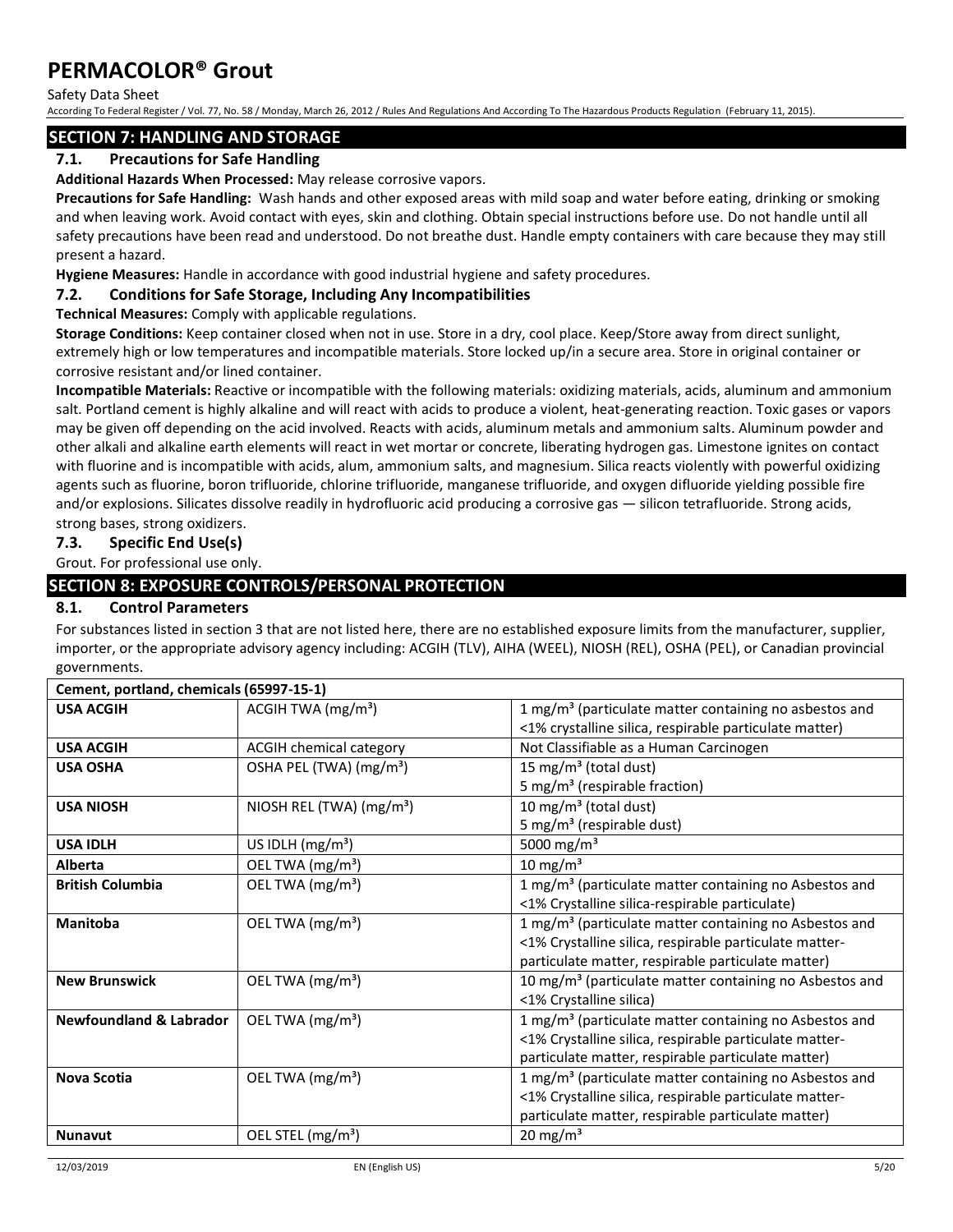Safety Data Sheet

According To Federal Register / Vol. 77, No. 58 / Monday, March 26, 2012 / Rules And Regulations And According To The Hazardous Products Regulation (February 11, 2015).

| <b>Nunavut</b>                     | OEL TWA (mg/m <sup>3</sup> )                                  | $10 \text{ mg/m}^3$                                                                        |
|------------------------------------|---------------------------------------------------------------|--------------------------------------------------------------------------------------------|
| <b>Northwest Territories</b>       | OEL STEL (mg/m <sup>3</sup> )                                 | 20 mg/m $3$                                                                                |
| <b>Northwest Territories</b>       | OEL TWA (mg/m <sup>3</sup> )                                  | $10$ mg/m <sup>3</sup>                                                                     |
| <b>Ontario</b>                     | OEL TWA (mg/m <sup>3</sup> )                                  | 1 mg/m <sup>3</sup> (containing no Asbestos and <1% Crystalline                            |
|                                    |                                                               | silica-respirable)                                                                         |
| <b>Prince Edward Island</b>        | OEL TWA (mg/m <sup>3</sup> )                                  | 1 mg/m <sup>3</sup> (particulate matter containing no Asbestos and                         |
|                                    |                                                               | <1% Crystalline silica, respirable particulate matter-                                     |
|                                    |                                                               | particulate matter, respirable particulate matter)                                         |
| Québec                             | VEMP ( $mg/m3$ )                                              | 10 mg/m <sup>3</sup> (containing no Asbestos and <1% Crystalline                           |
|                                    |                                                               | silica-total dust)                                                                         |
|                                    |                                                               | 5 mg/m <sup>3</sup> (containing no Asbestos and <1% Crystalline                            |
|                                    |                                                               | silica-respirable dust)                                                                    |
| Saskatchewan                       | OEL STEL (mg/m <sup>3</sup> )                                 | 20 mg/m $3$                                                                                |
| Saskatchewan                       | OEL TWA (mg/m <sup>3</sup> )                                  | $10 \text{ mg/m}^3$                                                                        |
| Yukon                              | OEL STEL (mg/m <sup>3</sup> )                                 | 20 mg/m $3$                                                                                |
| Yukon                              | OEL TWA (mg/m <sup>3</sup> )                                  | 30 mppcf                                                                                   |
|                                    |                                                               | $10 \text{ mg/m}^3$                                                                        |
| Calcium oxide (1305-78-8)          |                                                               |                                                                                            |
| <b>USA ACGIH</b>                   | ACGIH TWA $(mg/m3)$                                           | 2 mg/m <sup>3</sup>                                                                        |
| <b>USA OSHA</b>                    | OSHA PEL (TWA) (mg/m <sup>3</sup> )                           | 5 mg/ $m3$                                                                                 |
| <b>USA NIOSH</b>                   | NIOSH REL (TWA) (mg/m <sup>3</sup> )                          | 2 mg/m $3$                                                                                 |
| <b>USA IDLH</b>                    | US IDLH (mg/m <sup>3</sup> )                                  | 25 mg/m $3$                                                                                |
| Alberta                            | OEL TWA (mg/m <sup>3</sup> )                                  | 2 mg/m $3$                                                                                 |
| <b>British Columbia</b>            | OEL TWA (mg/m <sup>3</sup> )                                  | 2 mg/m $3$                                                                                 |
| Manitoba                           | OEL TWA (mg/m <sup>3</sup> )                                  | $2 \text{ mg/m}^3$                                                                         |
| <b>New Brunswick</b>               | OEL TWA (mg/m <sup>3</sup> )                                  | $2$ mg/m <sup>3</sup>                                                                      |
| <b>Newfoundland &amp; Labrador</b> | OEL TWA (mg/m <sup>3</sup> )                                  | $2 \text{ mg/m}^3$                                                                         |
| <b>Nova Scotia</b>                 | OEL TWA (mg/m <sup>3</sup> )                                  | $2 \text{ mg/m}^3$                                                                         |
| <b>Nunavut</b>                     | OEL STEL (mg/m <sup>3</sup> )                                 | 4 mg/m <sup>3</sup>                                                                        |
| <b>Nunavut</b>                     | OEL TWA (mg/m <sup>3</sup> )                                  | 2 mg/ $m3$                                                                                 |
| <b>Northwest Territories</b>       | OEL STEL (mg/m <sup>3</sup> )                                 | 4 mg/m $3$                                                                                 |
| <b>Northwest Territories</b>       | OEL TWA (mg/m <sup>3</sup> )                                  | 2 mg/m $3$                                                                                 |
| <b>Ontario</b>                     | OEL TWA (mg/m <sup>3</sup> )<br>OEL TWA (mg/m <sup>3</sup> )  | $2 \text{ mg/m}^3$                                                                         |
| <b>Prince Edward Island</b>        | VEMP ( $mg/m3$ )                                              | $2$ mg/m <sup>3</sup>                                                                      |
| Québec                             |                                                               | $2 \text{ mg/m}^3$                                                                         |
| Saskatchewan<br>Saskatchewan       | OEL STEL (mg/m <sup>3</sup> )<br>OEL TWA (mg/m <sup>3</sup> ) | 4 mg/m <sup>3</sup><br>2 mg/m <sup>3</sup>                                                 |
| Yukon                              | OEL STEL (mg/m <sup>3</sup> )                                 | 4 mg/m <sup>3</sup>                                                                        |
| Yukon                              | OEL TWA (mg/m <sup>3</sup> )                                  | 2 mg/m $3$                                                                                 |
| Quartz (14808-60-7)                |                                                               |                                                                                            |
| <b>USA ACGIH</b>                   | ACGIH TWA (mg/m <sup>3</sup> )                                |                                                                                            |
| <b>USA ACGIH</b>                   | <b>ACGIH chemical category</b>                                | 0.025 mg/m <sup>3</sup> (respirable particulate matter)<br>A2 - Suspected Human Carcinogen |
| <b>USA OSHA</b>                    | OSHA PEL (TWA) (mg/m <sup>3</sup> )                           | 50 μg/m <sup>3</sup> (Respirable crystalline silica)                                       |
| <b>USA NIOSH</b>                   | NIOSH REL (TWA) (mg/m <sup>3</sup> )                          | 0.05 mg/m <sup>3</sup> (respirable dust)                                                   |
| <b>USA IDLH</b>                    | US IDLH $(mg/m3)$                                             | 50 mg/m <sup>3</sup> (respirable dust)                                                     |
| Alberta                            | OEL TWA (mg/m <sup>3</sup> )                                  | 0.025 mg/m <sup>3</sup> (respirable particulate)                                           |
| <b>British Columbia</b>            | OEL TWA (mg/m <sup>3</sup> )                                  | 0.025 mg/m <sup>3</sup> (respirable)                                                       |
| Manitoba                           | OEL TWA (mg/m <sup>3</sup> )                                  | 0.025 mg/m <sup>3</sup> (respirable particulate matter)                                    |
| <b>New Brunswick</b>               | OEL TWA (mg/m <sup>3</sup> )                                  | 0.1 mg/m <sup>3</sup> (respirable fraction)                                                |
| <b>Newfoundland &amp; Labrador</b> | OEL TWA (mg/m <sup>3</sup> )                                  | 0.025 mg/m <sup>3</sup> (respirable particulate matter)                                    |
| Nova Scotia                        | OEL TWA (mg/m <sup>3</sup> )                                  | 0.025 mg/m <sup>3</sup> (respirable particulate matter)                                    |
| Nunavut                            | OEL TWA (mg/m <sup>3</sup> )                                  | 0.05 mg/m <sup>3</sup> (respirable fraction (Silica - crystalline)                         |
|                                    |                                                               |                                                                                            |

12/03/2019 EN (English US) 6/20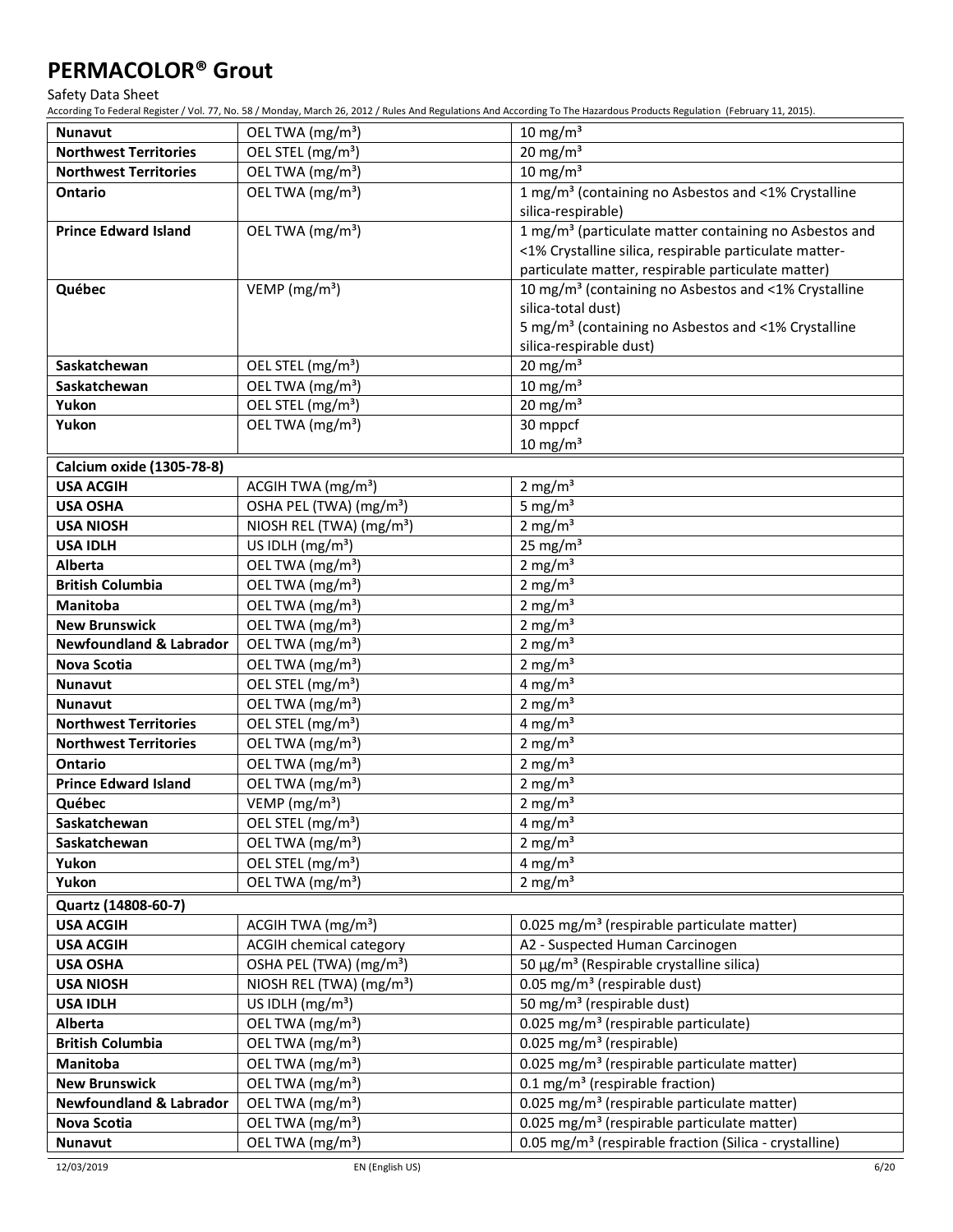Safety Data Sheet

According To Federal Register / Vol. 77, No. 58 / Monday, March 26, 2012 / Rules And Regulations And According To The Hazardous Products Regulation (February 11, 2015).

| <b>Northwest Territories</b>                   | OEL TWA (mg/m <sup>3</sup> )                                  | 0.05 mg/m <sup>3</sup> (respirable fraction (Silica - crystalline)                               |
|------------------------------------------------|---------------------------------------------------------------|--------------------------------------------------------------------------------------------------|
| <b>Ontario</b>                                 | OEL TWA (mg/m <sup>3</sup> )                                  | 0.1 mg/m <sup>3</sup> (designated substances regulation-respirable                               |
|                                                |                                                               | (Silica, crystalline)                                                                            |
| <b>Prince Edward Island</b>                    | OEL TWA (mg/m <sup>3</sup> )                                  | 0.025 mg/m <sup>3</sup> (respirable particulate matter)                                          |
| Québec                                         | VEMP (mg/m <sup>3</sup> )                                     | $0.1$ mg/m <sup>3</sup> (respirable dust)                                                        |
| Saskatchewan                                   | OEL TWA (mg/m <sup>3</sup> )                                  | 0.05 mg/m <sup>3</sup> (respirable fraction (Silica - crystalline                                |
|                                                |                                                               | (Trydimite removed))                                                                             |
| Yukon                                          | OEL TWA (mg/m <sup>3</sup> )                                  | 300 particle/mL (Silica - Quartz, crystalline)                                                   |
| Limestone (1317-65-3)                          |                                                               |                                                                                                  |
| <b>USA OSHA</b>                                | OSHA PEL (TWA) (mg/m <sup>3</sup> )                           | 15 mg/m <sup>3</sup> (total dust)                                                                |
|                                                |                                                               | 5 mg/m <sup>3</sup> (respirable fraction)                                                        |
| <b>USA NIOSH</b>                               | NIOSH REL (TWA) (mg/m <sup>3</sup> )                          | 10 mg/m <sup>3</sup> (total dust)                                                                |
|                                                |                                                               | 5 mg/m <sup>3</sup> (respirable dust)                                                            |
| Alberta                                        | OEL TWA (mg/m <sup>3</sup> )                                  | $10 \text{ mg/m}^3$                                                                              |
| <b>British Columbia</b>                        | OEL STEL (mg/m <sup>3</sup> )                                 | $\overline{20}$ mg/m <sup>3</sup> (total)                                                        |
| <b>British Columbia</b>                        | OEL TWA (mg/m <sup>3</sup> )                                  | 10 mg/m <sup>3</sup> (total dust)                                                                |
|                                                |                                                               | 3 mg/m <sup>3</sup> (respirable fraction)                                                        |
| <b>New Brunswick</b>                           | OEL TWA (mg/m <sup>3</sup> )                                  | 10 mg/m <sup>3</sup> (particulate matter containing no Asbestos and                              |
|                                                |                                                               | <1% Crystalline silica)                                                                          |
| <b>Nunavut</b>                                 | OEL STEL (mg/m <sup>3</sup> )                                 | 20 mg/m $3$                                                                                      |
| <b>Nunavut</b>                                 | OEL TWA (mg/m <sup>3</sup> )                                  | $10 \text{ mg/m}^3$                                                                              |
| <b>Northwest Territories</b>                   | OEL STEL (mg/m <sup>3</sup> )                                 | 20 mg/m $3$                                                                                      |
| <b>Northwest Territories</b>                   | OEL TWA (mg/m <sup>3</sup> )                                  | 10 mg/m $3$                                                                                      |
| Québec                                         | VEMP ( $mg/m3$ )                                              | 10 mg/m <sup>3</sup> (Limestone, containing no Asbestos and <1%                                  |
|                                                |                                                               | Crystalline silica-total dust)                                                                   |
| Saskatchewan                                   | OEL STEL (mg/m <sup>3</sup> )                                 | 20 mg/m $3$                                                                                      |
| Saskatchewan                                   | OEL TWA (mg/m <sup>3</sup> )                                  | $10 \text{ mg/m}^3$                                                                              |
| Yukon                                          | OEL STEL (mg/m <sup>3</sup> )                                 | 20 mg/m $3$                                                                                      |
| Yukon                                          | OEL TWA (mg/m <sup>3</sup> )                                  | 30 mppcf                                                                                         |
|                                                |                                                               | $10 \text{ mg/m}^3$                                                                              |
| Magnesium oxide (MgO) (1309-48-4)              |                                                               |                                                                                                  |
| <b>USA ACGIH</b>                               | ACGIH TWA (mg/m <sup>3</sup> )                                | 10 mg/m <sup>3</sup> (inhalable particulate matter)                                              |
| <b>USA ACGIH</b>                               | <b>ACGIH chemical category</b>                                | Not Classifiable as a Human Carcinogen                                                           |
| <b>USA OSHA</b>                                | OSHA PEL (TWA) (mg/m <sup>3</sup> )                           | 15 mg/m <sup>3</sup> (fume, total particulate)                                                   |
| <b>USA IDLH</b>                                | US IDLH (mg/m <sup>3</sup> )                                  | 750 mg/m <sup>3</sup> (fume)                                                                     |
| Alberta                                        | OEL TWA (mg/m <sup>3</sup> )                                  | 10 mg/m <sup>3</sup> (fume)                                                                      |
| <b>British Columbia</b>                        | OEL STEL (mg/m <sup>3</sup> )                                 | 10 mg/m <sup>3</sup> (respirable dust and fume)                                                  |
| <b>British Columbia</b>                        | OEL TWA (mg/m <sup>3</sup> )                                  | 10 mg/m <sup>3</sup> (fume, inhalable)                                                           |
|                                                |                                                               | 3 mg/m <sup>3</sup> (respirable dust and fume)                                                   |
| Manitoba                                       | OEL TWA (mg/m <sup>3</sup> )                                  | 10 mg/m <sup>3</sup> (inhalable particulate matter)                                              |
| <b>New Brunswick</b>                           | OEL TWA (mg/m <sup>3</sup> )<br>OEL TWA (mg/m <sup>3</sup> )  | 10 mg/m <sup>3</sup> (fume)<br>10 mg/m <sup>3</sup> (inhalable particulate matter)               |
| <b>Newfoundland &amp; Labrador</b>             |                                                               |                                                                                                  |
| Nova Scotia<br><b>Nunavut</b>                  | OEL TWA (mg/m <sup>3</sup> )                                  | 10 mg/m <sup>3</sup> (inhalable particulate matter)<br>20 mg/m <sup>3</sup> (inhalable fraction) |
|                                                | OEL STEL (mg/m <sup>3</sup> )                                 | 10 mg/m <sup>3</sup> (inhalable fraction)                                                        |
| <b>Nunavut</b><br><b>Northwest Territories</b> | OEL TWA (mg/m <sup>3</sup> )<br>OEL STEL (mg/m <sup>3</sup> ) | 20 mg/m <sup>3</sup> (inhalable fraction)                                                        |
| <b>Northwest Territories</b>                   | OEL TWA (mg/m <sup>3</sup> )                                  | 10 mg/m <sup>3</sup> (inhalable fraction)                                                        |
| Ontario                                        | OEL TWA (mg/m <sup>3</sup> )                                  | 10 mg/m <sup>3</sup> (inhalable)                                                                 |
| <b>Prince Edward Island</b>                    | OEL TWA (mg/m <sup>3</sup> )                                  | 10 mg/m <sup>3</sup> (inhalable particulate matter)                                              |
| Québec                                         | VEMP ( $mg/m3$ )                                              | 10 mg/m <sup>3</sup> (fume)                                                                      |
| Saskatchewan                                   | OEL STEL (mg/m <sup>3</sup> )                                 | 20 mg/m <sup>3</sup> (inhalable fraction)                                                        |
|                                                | OEL TWA (mg/m <sup>3</sup> )                                  | 10 mg/m <sup>3</sup> (inhalable fraction)                                                        |
| Saskatchewan                                   |                                                               |                                                                                                  |

12/03/2019 EN (English US) 7/20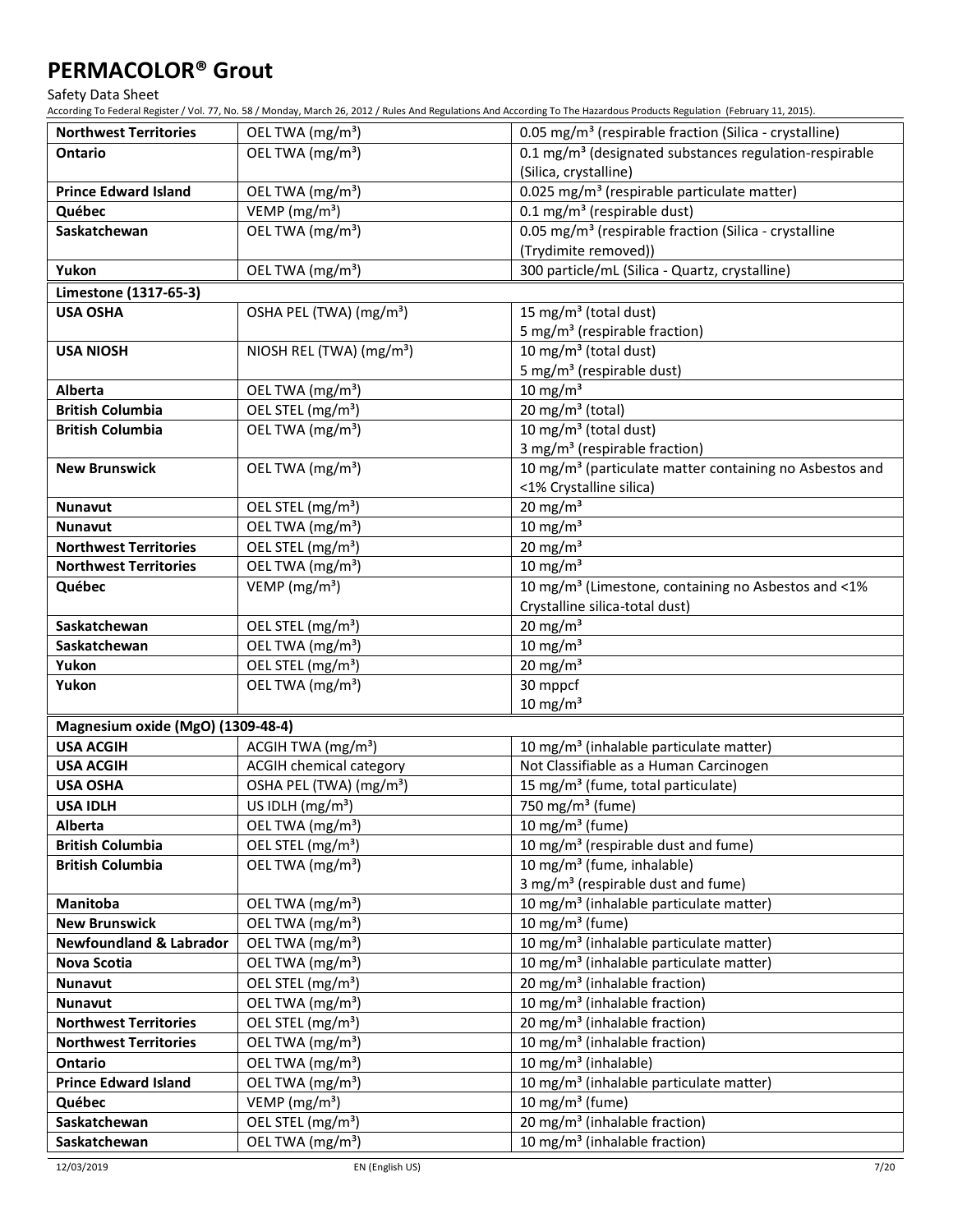Safety Data Sheet

According To Federal Register / Vol. 77, No. 58 / Monday, March 26, 2012 / Rules And Regulations And According To The Hazardous Products Regulation (February 11, 2015).

| Yukon                                                 | OEL STEL (mg/m <sup>3</sup> )        | 10 mg/m $3$ (fume)                                                       |
|-------------------------------------------------------|--------------------------------------|--------------------------------------------------------------------------|
| Yukon                                                 | OEL TWA (mg/m <sup>3</sup> )         | 10 mg/m $3$ (fume)                                                       |
| Chromium, ion (Cr6+) (18540-29-9)                     |                                      |                                                                          |
| <b>USA OSHA</b>                                       | OSHA PEL (TWA) (mg/m <sup>3</sup> )  | $5 \mu g/m^3$                                                            |
| Calcium sulfate dihydrate (13397-24-5)                |                                      |                                                                          |
| <b>USA ACGIH</b>                                      | ACGIH TWA (mg/m <sup>3</sup> )       | 10 mg/m <sup>3</sup> (inhalable particulate matter (Calcium sulfate)     |
| <b>USA OSHA</b>                                       | OSHA PEL (TWA) (mg/m <sup>3</sup> )  | 15 mg/m <sup>3</sup> (total dust)                                        |
|                                                       |                                      | 5 mg/m <sup>3</sup> (respirable fraction)                                |
| <b>USA NIOSH</b>                                      | NIOSH REL (TWA) (mg/m <sup>3</sup> ) | 10 mg/m <sup>3</sup> (total dust)                                        |
|                                                       |                                      | 5 mg/m <sup>3</sup> (respirable dust)                                    |
| Alberta                                               | OEL TWA (mg/m <sup>3</sup> )         | 10 mg/m <sup>3</sup> (Calcium sulphate)                                  |
| <b>British Columbia</b>                               | OEL STEL (mg/m <sup>3</sup> )        | 20 mg/m <sup>3</sup> (total)                                             |
| <b>British Columbia</b>                               | OEL TWA (mg/m <sup>3</sup> )         | $10 \,\mathrm{mg/m^3}$ (total dust)                                      |
|                                                       |                                      | 3 mg/m <sup>3</sup> (respirable fraction)                                |
| Manitoba                                              | OEL TWA (mg/m <sup>3</sup> )         | 10 mg/m <sup>3</sup> (inhalable particulate matter (Calcium sulfate)     |
| <b>Newfoundland &amp; Labrador</b>                    | OEL TWA (mg/m <sup>3</sup> )         | 10 mg/m <sup>3</sup> (inhalable particulate matter (Calcium sulfate)     |
| Nova Scotia                                           | OEL TWA (mg/m <sup>3</sup> )         | 10 mg/m <sup>3</sup> (inhalable particulate matter (Calcium sulfate)     |
| Ontario                                               | OEL TWA (mg/m <sup>3</sup> )         | 10 mg/m <sup>3</sup> (inhalable (Calcium sulfate)                        |
| <b>Prince Edward Island</b>                           | OEL TWA (mg/m <sup>3</sup> )         | 10 mg/m <sup>3</sup> (inhalable particulate matter (Calcium sulfate)     |
| Québec                                                | VEMP ( $mg/m3$ )                     | 10 mg/m <sup>3</sup> (containing no Asbestos and <1% Crystalline         |
|                                                       |                                      | silica-total dust)                                                       |
|                                                       |                                      | 5 mg/m <sup>3</sup> (containing no Asbestos and <1% Crystalline          |
|                                                       |                                      | silica-respirable dust)                                                  |
| Saskatchewan                                          | OEL STEL (mg/m <sup>3</sup> )        | 20 mg/m $3$                                                              |
| Saskatchewan                                          | OEL TWA (mg/m <sup>3</sup> )         | 10 mg/m $3$                                                              |
| Yukon                                                 | OEL STEL (mg/m <sup>3</sup> )        | 20 mg/m $3$                                                              |
| Yukon                                                 | OEL TWA (mg/m <sup>3</sup> )         | 30 mppcf                                                                 |
|                                                       |                                      | $10 \text{ mg/m}^3$                                                      |
| Silica, amorphous, precipitated and gel (112926-00-8) |                                      |                                                                          |
| <b>British Columbia</b>                               | OEL TWA (mg/m <sup>3</sup> )         | 4 mg/m <sup>3</sup> (total)                                              |
|                                                       |                                      | 1.5 mg/m <sup>3</sup> (respirable)                                       |
| <b>New Brunswick</b>                                  | OEL TWA (mg/m <sup>3</sup> )         | 10 mg/m <sup>3</sup> (Silica - amorphous, precipitated silica and silica |
| <b>Nunavut</b>                                        | OEL STEL (mg/m <sup>3</sup> )        | gel)<br>20 mg/m <sup>3</sup> (Silica amorphous)                          |
| <b>Nunavut</b>                                        | OEL TWA (mg/m <sup>3</sup> )         | 10 mg/m <sup>3</sup> (Silica amorphous)                                  |
| <b>Northwest Territories</b>                          | OEL STEL (mg/m <sup>3</sup> )        | 20 mg/m <sup>3</sup> (Silica amorphous)                                  |
| <b>Northwest Territories</b>                          | OEL TWA (mg/m <sup>3</sup> )         | 10 mg/m <sup>3</sup> (Silica amorphous)                                  |
| Québec                                                | VEMP ( $mg/m3$ )                     | 6 mg/m <sup>3</sup> (containing no Asbestos and <1% Crystalline          |
|                                                       |                                      | silica-respirable dust)                                                  |
| Saskatchewan                                          | OEL STEL (mg/m <sup>3</sup> )        | 20 mg/m <sup>3</sup> (Silica amorphous)                                  |
| Saskatchewan                                          | OEL TWA (mg/m <sup>3</sup> )         | 10 mg/m <sup>3</sup> (Silica amorphous)                                  |
| Carbonic acid, calcium salt (1:1) (471-34-1)          |                                      |                                                                          |
| <b>USA NIOSH</b>                                      | NIOSH REL (TWA) (mg/m <sup>3</sup> ) | 10 mg/m $3$ (total dust)                                                 |
|                                                       |                                      | 5 mg/m <sup>3</sup> (respirable dust)                                    |
| Alberta                                               | OEL TWA (mg/m <sup>3</sup> )         | 10 mg/m $3$                                                              |
| Nunavut                                               | OEL STEL (mg/m <sup>3</sup> )        | 20 mg/m <sup>3</sup> (Limestone)                                         |
| <b>Nunavut</b>                                        | OEL TWA (mg/m <sup>3</sup> )         | 10 mg/m <sup>3</sup> (Limestone)                                         |
| <b>Northwest Territories</b>                          | OEL STEL (mg/m <sup>3</sup> )        | 20 mg/m <sup>3</sup> (Limestone)                                         |
| <b>Northwest Territories</b>                          | OEL TWA (mg/m <sup>3</sup> )         | 10 mg/m <sup>3</sup> (Limestone)                                         |
| Québec                                                | VEMP ( $mg/m3$ )                     | 10 mg/m <sup>3</sup> (total dust)                                        |
| Saskatchewan                                          | OEL STEL (mg/m <sup>3</sup> )        | 20 mg/m <sup>3</sup> (Limestone)                                         |
| Saskatchewan                                          | OEL TWA (mg/m <sup>3</sup> )         | 10 mg/m <sup>3</sup> (Limestone)                                         |
|                                                       |                                      |                                                                          |

12/03/2019 EN (English US) 8/20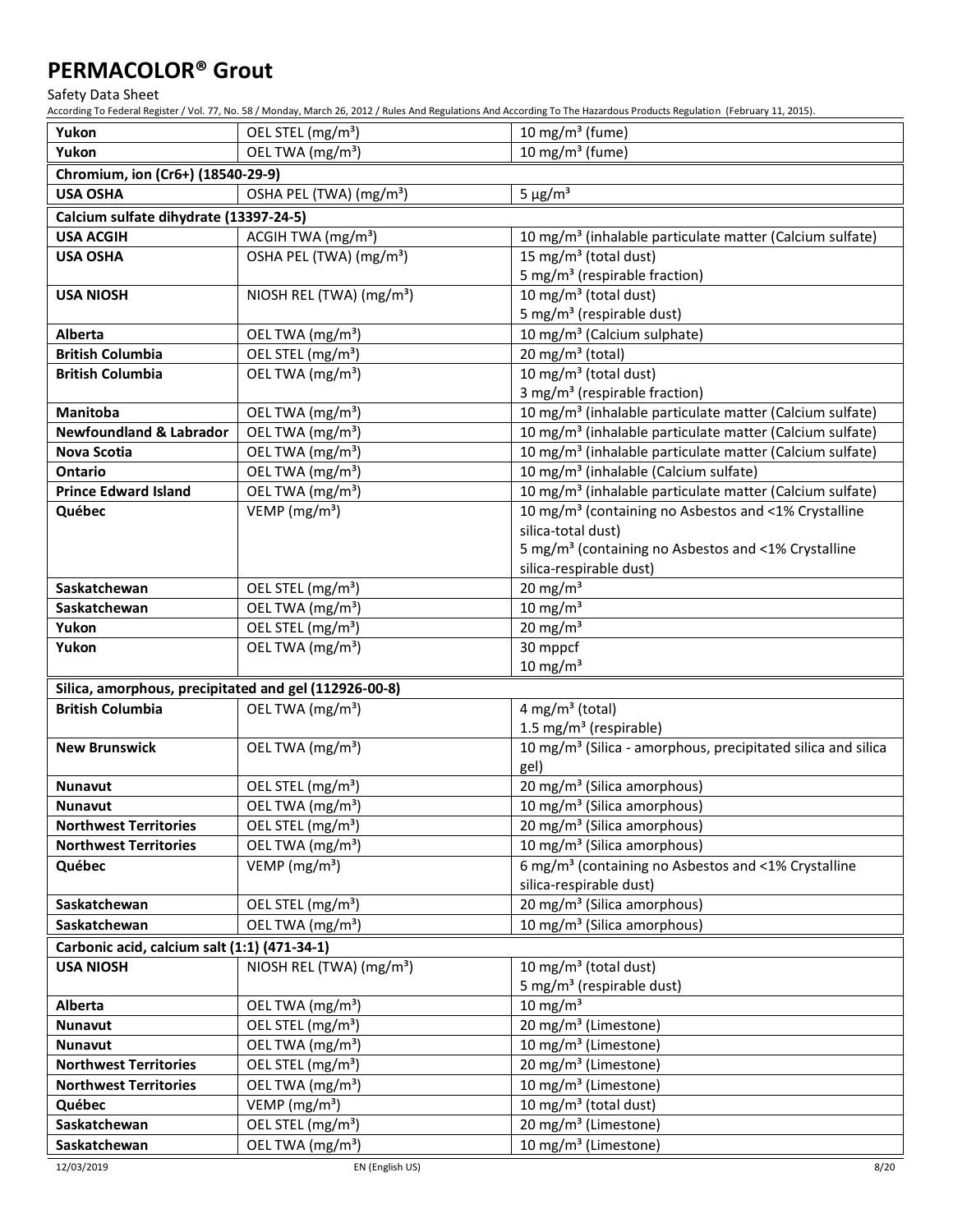Safety Data Sheet

| Yukon                                        | OEL STEL (mg/m <sup>3</sup> )        | 20 mg/m $3$                                                           |
|----------------------------------------------|--------------------------------------|-----------------------------------------------------------------------|
| Yukon                                        | OEL TWA (mg/m <sup>3</sup> )         | 30 mppcf                                                              |
|                                              |                                      | $10 \text{ mg/m}^3$                                                   |
| Particulates not otherwise classified (PNOC) |                                      |                                                                       |
| <b>USA ACGIH</b>                             | ACGIH TWA $(mg/m3)$                  | 3 mg/m <sup>3</sup> Respirable fraction                               |
|                                              |                                      | 10 mg/m <sup>3</sup> Total Dust                                       |
| <b>USA OSHA</b>                              | OSHA PEL (TWA) (mg/m <sup>3</sup> )  | 5 mg/m <sup>3</sup> Respirable fraction                               |
|                                              |                                      | 15 mg/m <sup>3</sup> Total Dust                                       |
| <b>Alberta</b>                               | OEL TWA (mg/m <sup>3</sup> )         | 10 mg/m $3$ (total)                                                   |
|                                              |                                      | 3 mg/m <sup>3</sup> (respirable)                                      |
| <b>British Columbia</b>                      | OEL TWA (mg/m <sup>3</sup> )         | 10 mg/m <sup>3</sup> (nuisance dust-total dust)                       |
|                                              |                                      | 3 mg/m <sup>3</sup> (nuisance dust-respirable fraction)               |
| Manitoba                                     | OEL TWA (mg/m <sup>3</sup> )         | 10 mg/m <sup>3</sup> (inhalable particles, recommended)               |
|                                              |                                      | 3 mg/m <sup>3</sup> (respirable particles, recommended)               |
| <b>New Brunswick</b>                         | OEL TWA (mg/m <sup>3</sup> )         | 3 mg/m <sup>3</sup> (particulate matter containing no Asbestos and    |
|                                              |                                      | <1% Crystalline silica, respirable fraction)                          |
|                                              |                                      | 10 mg/m <sup>3</sup> (particulate matter containing no Asbestos and   |
|                                              |                                      | <1% Crystalline silica, inhalable fraction)                           |
| <b>Newfoundland &amp; Labrador</b>           | OEL TWA (mg/m <sup>3</sup> )         | 10 mg/m <sup>3</sup> (inhalable particles, recommended)               |
|                                              |                                      | 3 mg/m <sup>3</sup> (respirable particles, recommended)               |
| Nova Scotia                                  | OEL TWA (mg/m <sup>3</sup> )         | 10 mg/m <sup>3</sup> (inhalable particles, recommended)               |
|                                              |                                      | 3 mg/m <sup>3</sup> (respirable particles, recommended)               |
| <b>Nunavut</b>                               | OEL STEL (mg/m <sup>3</sup> )        | 20 mg/m <sup>3</sup> (insoluble or poorly soluble-inhalable fraction) |
|                                              |                                      | 6 mg/m <sup>3</sup> (insoluble or poorly soluble-respirable fraction) |
| <b>Nunavut</b>                               | OEL TWA (mg/m <sup>3</sup> )         | 10 mg/m <sup>3</sup> (insoluble or poorly soluble-inhalable fraction) |
|                                              |                                      | 3 mg/m <sup>3</sup> (insoluble or poorly soluble-respirable fraction) |
| <b>Northwest Territories</b>                 | OEL STEL (mg/m <sup>3</sup> )        | 20 mg/m <sup>3</sup> (insoluble or poorly soluble-inhalable fraction) |
|                                              |                                      | 6 mg/m <sup>3</sup> (insoluble or poorly soluble-respirable fraction) |
| <b>Northwest Territories</b>                 | OEL TWA (mg/m <sup>3</sup> )         | 10 mg/m <sup>3</sup> (insoluble or poorly soluble-inhalable fraction) |
|                                              |                                      | 3 mg/m <sup>3</sup> (insoluble or poorly soluble-respirable fraction) |
| <b>Ontario</b>                               | OEL TWA (mg/m <sup>3</sup> )         | 10 mg/m $3$ (inhalable)<br>3 mg/m <sup>3</sup> (respirable)           |
| <b>Prince Edward Island</b>                  | OEL TWA (mg/m <sup>3</sup> )         | 10 mg/m <sup>3</sup> (inhalable particles, recommended)               |
|                                              |                                      | 3 mg/m <sup>3</sup> (respirable particles, recommended)               |
| Québec                                       | VEMP (mg/m <sup>3</sup> )            | 10 mg/m <sup>3</sup> (including dust, inert or nuisance particulates- |
|                                              |                                      | total dust)                                                           |
| Saskatchewan                                 | OEL STEL (mg/m <sup>3</sup> )        | 20 mg/m <sup>3</sup> (insoluble or poorly soluble-inhalable fraction) |
|                                              |                                      | 6 mg/m <sup>3</sup> (insoluble or poorly soluble-respirable fraction) |
| Saskatchewan                                 | OEL TWA (mg/m <sup>3</sup> )         | 10 mg/m <sup>3</sup> (insoluble or poorly soluble-inhalable fraction) |
|                                              |                                      | 3 mg/m <sup>3</sup> (insoluble or poorly soluble-respirable fraction) |
| Methacrylic acid (79-41-4)                   |                                      |                                                                       |
| <b>USA ACGIH</b>                             | ACGIH TWA (ppm)                      | 20 ppm                                                                |
| <b>USA NIOSH</b>                             | NIOSH REL (TWA) (mg/m <sup>3</sup> ) | 70 mg/m $3$                                                           |
| <b>USA NIOSH</b>                             | NIOSH REL (TWA) (ppm)                | 20 ppm                                                                |
| <b>Alberta</b>                               | OEL TWA (mg/m <sup>3</sup> )         | 70 mg/m $3$                                                           |
| <b>Alberta</b>                               | OEL TWA (ppm)                        | 20 ppm                                                                |
| <b>British Columbia</b>                      | OEL TWA (ppm)                        | 20 ppm                                                                |
| <b>Manitoba</b>                              | OEL TWA (ppm)                        | 20 ppm                                                                |
| <b>New Brunswick</b>                         | OEL TWA (mg/m <sup>3</sup> )         | 70 mg/m $3$                                                           |
| <b>New Brunswick</b>                         | OEL TWA (ppm)                        | 20 ppm                                                                |
| <b>Newfoundland &amp; Labrador</b>           | OEL TWA (ppm)                        | 20 ppm                                                                |
| Nova Scotia                                  | OEL TWA (ppm)                        | 20 ppm                                                                |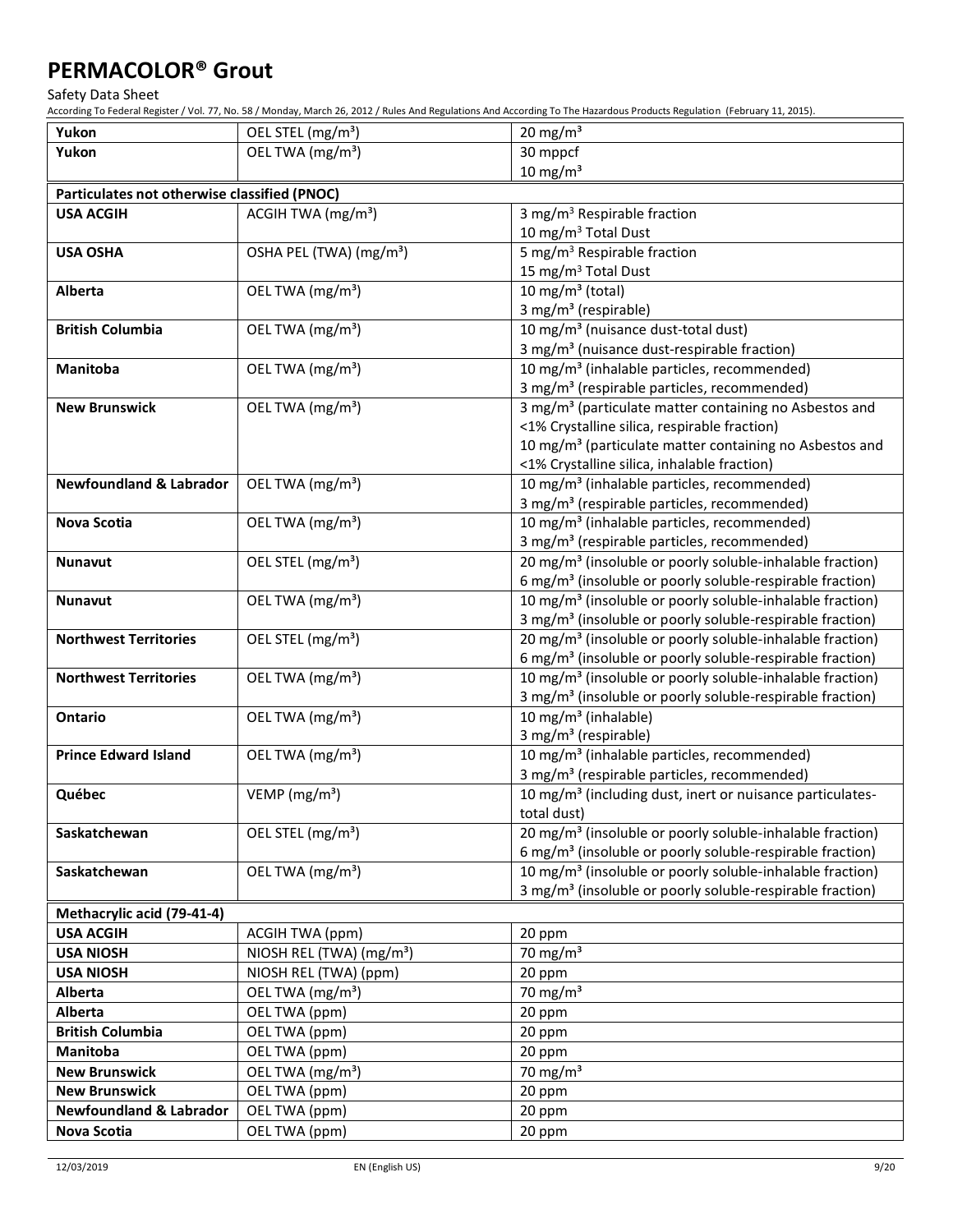Safety Data Sheet

| <b>Nunavut</b>                                          | OEL STEL (ppm)                       | 30 ppm                                                           |
|---------------------------------------------------------|--------------------------------------|------------------------------------------------------------------|
| <b>Nunavut</b>                                          | OEL TWA (ppm)                        | 20 ppm                                                           |
| <b>Northwest Territories</b>                            | OEL STEL (ppm)                       | 30 ppm                                                           |
| <b>Northwest Territories</b>                            | OEL TWA (ppm)                        | 20 ppm                                                           |
| <b>Ontario</b>                                          | OEL TWA (ppm)                        | 20 ppm                                                           |
| <b>Prince Edward Island</b>                             | OEL TWA (ppm)                        | 20 ppm                                                           |
| Québec                                                  | VEMP ( $mg/m3$ )                     | 70 mg/m $3$                                                      |
| Québec                                                  | VEMP (ppm)                           | 20 ppm                                                           |
| Saskatchewan                                            | OEL STEL (ppm)                       | 30 ppm                                                           |
| Saskatchewan                                            | OEL TWA (ppm)                        | 20 ppm                                                           |
| Cellulose (9004-34-6)                                   |                                      |                                                                  |
| <b>USA ACGIH</b>                                        | ACGIH TWA $(mg/m3)$                  | 10 mg/m $3$                                                      |
| <b>USA OSHA</b>                                         | OSHA PEL (TWA) (mg/m <sup>3</sup> )  | 15 mg/m <sup>3</sup> (total dust)                                |
|                                                         |                                      | 5 mg/m <sup>3</sup> (respirable fraction)                        |
| <b>USA NIOSH</b>                                        | NIOSH REL (TWA) (mg/m <sup>3</sup> ) | 10 mg/m <sup>3</sup> (total dust)                                |
|                                                         |                                      | 5 mg/m <sup>3</sup> (respirable dust)                            |
| Alberta                                                 | OEL TWA (mg/m <sup>3</sup> )         | $10 \text{ mg/m}^3$                                              |
| <b>British Columbia</b>                                 | OEL TWA (mg/m <sup>3</sup> )         | 10 mg/m <sup>3</sup> (total dust)                                |
|                                                         |                                      | 3 mg/m <sup>3</sup> (respirable fraction)                        |
| Manitoba                                                | OEL TWA (mg/m <sup>3</sup> )         | $10 \text{ mg/m}^3$                                              |
| <b>New Brunswick</b>                                    | OEL TWA (mg/m <sup>3</sup> )         | $10$ mg/m <sup>3</sup>                                           |
| <b>Newfoundland &amp; Labrador</b>                      | OEL TWA (mg/m <sup>3</sup> )         | $10 \text{ mg/m}^3$                                              |
| Nova Scotia                                             | OEL TWA (mg/m <sup>3</sup> )         | $10 \text{ mg/m}^3$                                              |
| <b>Nunavut</b>                                          | OEL STEL (mg/m <sup>3</sup> )        | 20 mg/m $3$                                                      |
| <b>Nunavut</b>                                          | OEL TWA (mg/m <sup>3</sup> )         | $10 \text{ mg/m}^3$                                              |
| <b>Northwest Territories</b>                            | OEL STEL (mg/m <sup>3</sup> )        | 20 mg/m $3$                                                      |
| <b>Northwest Territories</b>                            | OEL TWA (mg/m <sup>3</sup> )         | 10 mg/m $3$                                                      |
| <b>Ontario</b>                                          | OEL TWA (mg/m <sup>3</sup> )         | 10 mg/m $3$                                                      |
| <b>Prince Edward Island</b>                             | OEL TWA (mg/m <sup>3</sup> )         | 10 mg/m $3$                                                      |
| Québec                                                  | VEMP ( $mg/m3$ )                     | 10 mg/m <sup>3</sup> (containing no Asbestos and <1% Crystalline |
|                                                         |                                      | silica-total dust)                                               |
| Saskatchewan                                            | OEL STEL (mg/m <sup>3</sup> )        | 20 mg/m $3$                                                      |
| Saskatchewan                                            | OEL TWA (mg/m <sup>3</sup> )         | $10 \text{ mg/m}^3$                                              |
| Yukon                                                   | OEL STEL (mg/m <sup>3</sup> )        | 20 mg/m $3$                                                      |
| Yukon                                                   | OEL TWA (mg/m <sup>3</sup> )         | 30 mppcf                                                         |
|                                                         |                                      | $10 \text{ mg/m}^3$                                              |
| <b>Plaster of Paris (26499-65-0)</b><br><b>USA OSHA</b> |                                      | 15 mg/m <sup>3</sup> (total dust)                                |
|                                                         | OSHA PEL (TWA) (mg/m <sup>3</sup> )  | 5 mg/m <sup>3</sup> (respirable fraction)                        |
| <b>USA NIOSH</b>                                        | NIOSH REL (TWA) (mg/m <sup>3</sup> ) | 10 mg/m <sup>3</sup> (total dust)                                |
|                                                         |                                      | 5 mg/m <sup>3</sup> (respirable dust)                            |
| Alberta                                                 | OEL TWA (mg/m <sup>3</sup> )         | 10 mg/m <sup>3</sup> (Calcium sulphate)                          |
| <b>British Columbia</b>                                 | OEL STEL (mg/m <sup>3</sup> )        | 20 mg/m $3$ (total)                                              |
| <b>British Columbia</b>                                 | OEL TWA (mg/m <sup>3</sup> )         | 10 mg/m <sup>3</sup> (total dust)                                |
|                                                         |                                      | 3 mg/m <sup>3</sup> (respirable fraction)                        |
| Québec                                                  | VEMP ( $mg/m3$ )                     | 10 mg/m <sup>3</sup> (containing no Asbestos and <1% Crystalline |
|                                                         |                                      | silica-total dust)                                               |
|                                                         |                                      | 5 mg/m <sup>3</sup> (containing no Asbestos and <1% Crystalline  |
|                                                         |                                      | silica-respirable dust)                                          |
| Saskatchewan                                            | OEL STEL (mg/m <sup>3</sup> )        | 20 mg/m $3$                                                      |
| Saskatchewan                                            | OEL TWA (mg/m <sup>3</sup> )         | 10 mg/m $3$                                                      |
| Yukon                                                   | OEL STEL (mg/m <sup>3</sup> )        | 20 mg/m $3$                                                      |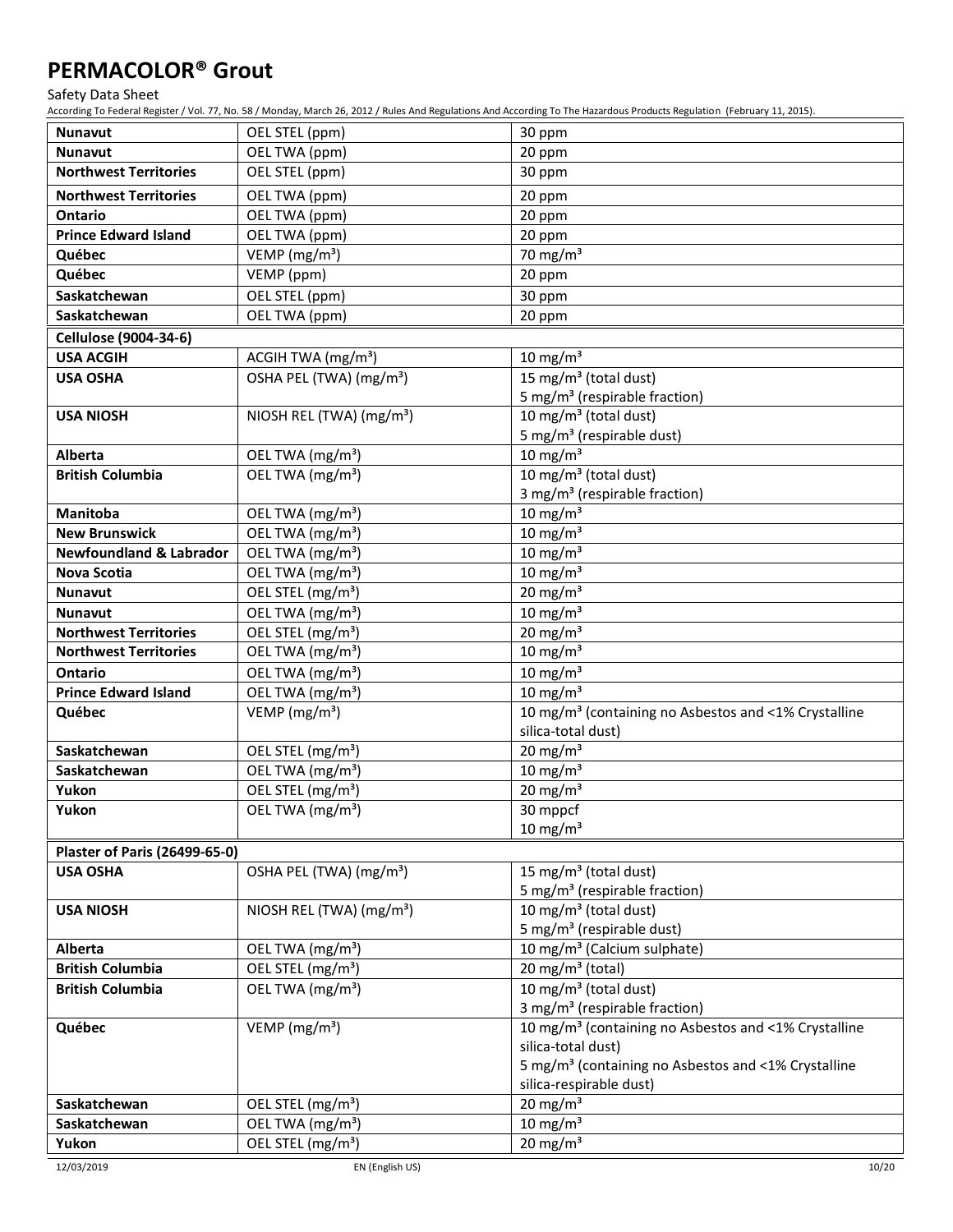Safety Data Sheet

| Yukon                                    | OEL TWA (mg/m <sup>3</sup> )         | 30 mppcf                                                                                                           |
|------------------------------------------|--------------------------------------|--------------------------------------------------------------------------------------------------------------------|
|                                          |                                      | $10 \text{ mg/m}^3$                                                                                                |
| Calcium sulfate hemihydrate (10034-76-1) |                                      |                                                                                                                    |
| <b>USA ACGIH</b>                         | ACGIH TWA (mg/m <sup>3</sup> )       | 10 mg/m <sup>3</sup> (inhalable particulate matter (Calcium sulfate)                                               |
| Manitoba                                 | OEL TWA (mg/m <sup>3</sup> )         | 10 mg/m <sup>3</sup> (inhalable particulate matter (Calcium sulfate)                                               |
| <b>Newfoundland &amp; Labrador</b>       | OEL TWA (mg/m <sup>3</sup> )         | 10 mg/m <sup>3</sup> (inhalable particulate matter (Calcium sulfate)                                               |
| Nova Scotia                              | OEL TWA (mg/m <sup>3</sup> )         | 10 mg/m <sup>3</sup> (inhalable particulate matter (Calcium sulfate)                                               |
| <b>Ontario</b>                           | OEL TWA (mg/m <sup>3</sup> )         | 10 mg/m $3$ (inhalable)                                                                                            |
| <b>Prince Edward Island</b>              | OEL TWA (mg/m <sup>3</sup> )         | 10 mg/m <sup>3</sup> (inhalable particulate matter (Calcium sulfate)                                               |
| Kaolin (1332-58-7)                       |                                      |                                                                                                                    |
| <b>USA ACGIH</b>                         | ACGIH TWA (mg/m <sup>3</sup> )       | 2 mg/m <sup>3</sup> (particulate matter containing no asbestos and                                                 |
|                                          |                                      | <1% crystalline silica, respirable particulate matter)                                                             |
| <b>USA ACGIH</b>                         | <b>ACGIH chemical category</b>       | Not Classifiable as a Human Carcinogen                                                                             |
| <b>USA OSHA</b>                          | OSHA PEL (TWA) (mg/m <sup>3</sup> )  | $15 \text{ mg/m}^3$ (total dust)                                                                                   |
|                                          |                                      | 5 mg/m <sup>3</sup> (respirable fraction)                                                                          |
| <b>USA NIOSH</b>                         | NIOSH REL (TWA) (mg/m <sup>3</sup> ) | 10 mg/m <sup>3</sup> (total dust)                                                                                  |
|                                          |                                      | 5 mg/m <sup>3</sup> (respirable dust)                                                                              |
| Alberta                                  | OEL TWA (mg/m <sup>3</sup> )         | 2 mg/m <sup>3</sup> (respirable)                                                                                   |
| <b>British Columbia</b>                  | OEL TWA (mg/m <sup>3</sup> )         | 2 mg/m <sup>3</sup> (particulate matter containing no Asbestos and                                                 |
|                                          |                                      | <1% Crystalline silica-respirable particulate)                                                                     |
| Manitoba                                 | OEL TWA (mg/m <sup>3</sup> )         | 2 mg/m <sup>3</sup> (particulate matter containing no Asbestos and                                                 |
|                                          |                                      | <1% Crystalline silica, respirable particulate matter-                                                             |
|                                          |                                      | particulate matter, respirable particulate matter)                                                                 |
| <b>New Brunswick</b>                     | OEL TWA (mg/m <sup>3</sup> )         | 2 mg/m <sup>3</sup> (particulate matter containing no Asbestos and                                                 |
| <b>Newfoundland &amp; Labrador</b>       | OEL TWA (mg/m <sup>3</sup> )         | <1% Crystalline silica, respirable fraction)<br>2 mg/m <sup>3</sup> (particulate matter containing no Asbestos and |
|                                          |                                      | <1% Crystalline silica, respirable particulate matter-                                                             |
|                                          |                                      | particulate matter, respirable particulate matter)                                                                 |
| Nova Scotia                              | OEL TWA (mg/m <sup>3</sup> )         | 2 mg/m <sup>3</sup> (particulate matter containing no Asbestos and                                                 |
|                                          |                                      | <1% Crystalline silica, respirable particulate matter-                                                             |
|                                          |                                      | particulate matter, respirable particulate matter)                                                                 |
| Nunavut                                  | OEL STEL (mg/m <sup>3</sup> )        | 4 mg/m <sup>3</sup> (respirable fraction)                                                                          |
| <b>Nunavut</b>                           | OEL TWA (mg/m <sup>3</sup> )         | 2 mg/m <sup>3</sup> (respirable fraction)                                                                          |
| <b>Northwest Territories</b>             | OEL STEL (mg/m <sup>3</sup> )        | 4 mg/m <sup>3</sup> (respirable fraction)                                                                          |
| <b>Northwest Territories</b>             | OEL TWA (mg/m <sup>3</sup> )         | 2 mg/m <sup>3</sup> (respirable fraction)                                                                          |
| <b>Ontario</b>                           | OEL TWA (mg/m <sup>3</sup> )         | 2 mg/m <sup>3</sup> (containing no Asbestos and <1% Crystalline                                                    |
|                                          |                                      | silica-respirable)                                                                                                 |
| <b>Prince Edward Island</b>              | OEL TWA (mg/m <sup>3</sup> )         | 2 mg/m <sup>3</sup> (particulate matter containing no Asbestos and                                                 |
|                                          |                                      | <1% Crystalline silica, respirable particulate matter-                                                             |
|                                          |                                      | particulate matter, respirable particulate matter)                                                                 |
| Québec                                   | VEMP ( $mg/m3$ )                     | 5 mg/m <sup>3</sup> (containing no Asbestos and <1% Crystalline                                                    |
|                                          |                                      | silica-respirable dust)                                                                                            |
| Saskatchewan                             | OEL STEL (mg/m <sup>3</sup> )        | 4 mg/m <sup>3</sup> (respirable fraction)                                                                          |
| Saskatchewan                             | OEL TWA (mg/m <sup>3</sup> )         | 2 mg/m <sup>3</sup> (respirable fraction)                                                                          |
| Yukon                                    | OEL STEL (mg/m <sup>3</sup> )        | 20 mg/m $3$                                                                                                        |
| Yukon                                    | OEL TWA (mg/m <sup>3</sup> )         | 30 mppcf                                                                                                           |
|                                          |                                      | $10 \text{ mg/m}^3$                                                                                                |
| Calcium sulfate (7778-18-9)              |                                      |                                                                                                                    |
| <b>USA ACGIH</b>                         | ACGIH TWA $(mg/m3)$                  | 10 mg/m <sup>3</sup> (inhalable particulate matter)                                                                |
| <b>USA OSHA</b>                          | OSHA PEL (TWA) (mg/m <sup>3</sup> )  | 15 mg/m <sup>3</sup> (total dust)                                                                                  |
|                                          |                                      | 5 mg/m <sup>3</sup> (respirable fraction)                                                                          |
| <b>USA NIOSH</b>                         | NIOSH REL (TWA) (mg/m <sup>3</sup> ) | 10 mg/m $3$ (total dust)                                                                                           |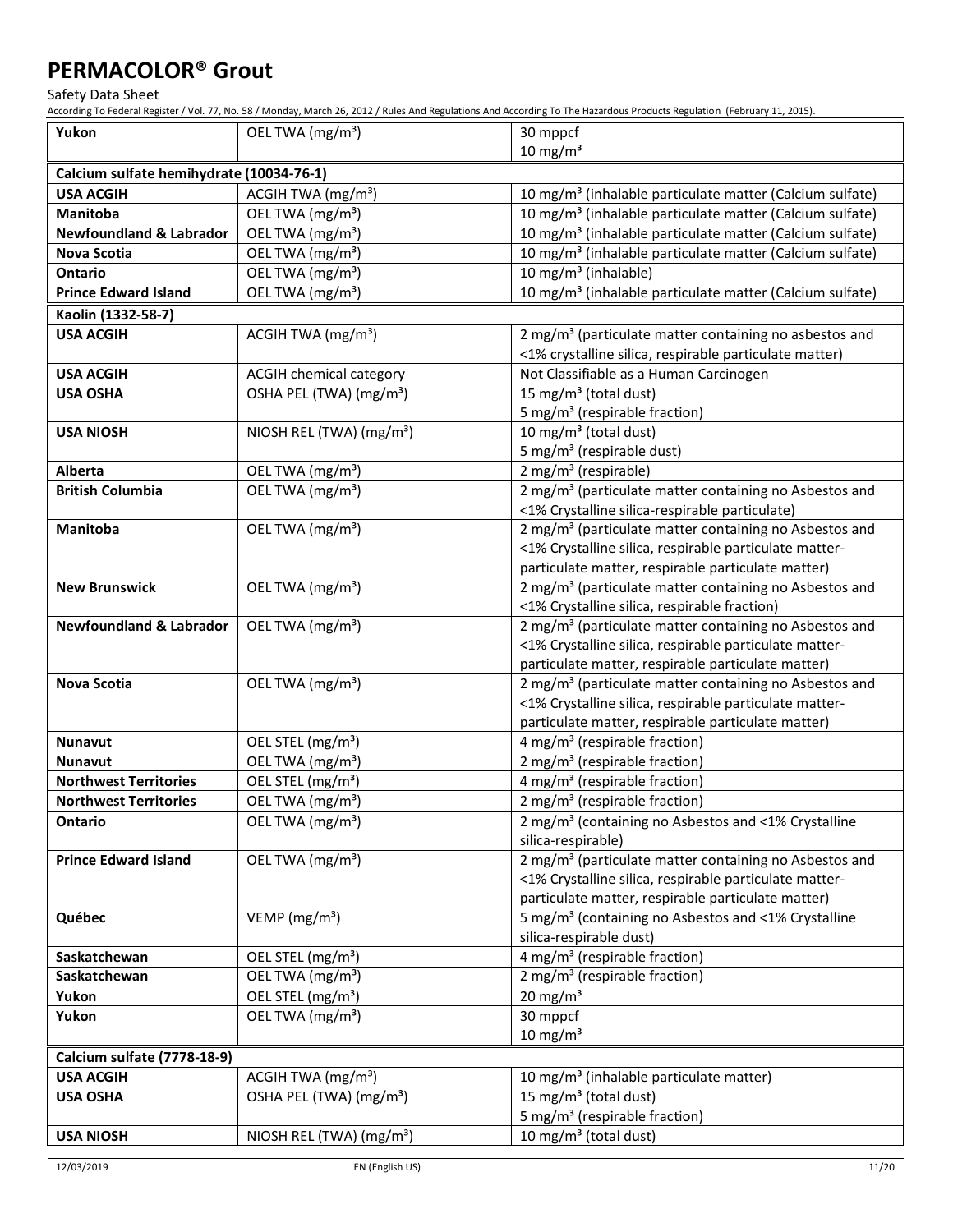Safety Data Sheet

|                                    |                                      | 5 mg/m <sup>3</sup> (respirable dust)                                                                |
|------------------------------------|--------------------------------------|------------------------------------------------------------------------------------------------------|
| Alberta                            | OEL TWA (mg/m <sup>3</sup> )         | 10 mg/m $3$                                                                                          |
| <b>British Columbia</b>            | OEL TWA (mg/m <sup>3</sup> )         | $\overline{10}$ mg/m <sup>3</sup> (inhalable)                                                        |
| <b>Manitoba</b>                    | OEL TWA (mg/m <sup>3</sup> )         | 10 mg/m <sup>3</sup> (inhalable particulate matter)                                                  |
| <b>New Brunswick</b>               | OEL TWA (mg/m <sup>3</sup> )         | 10 mg/m <sup>3</sup> (particulate matter containing no Asbestos and                                  |
|                                    |                                      | <1% Crystalline silica)                                                                              |
| <b>Newfoundland &amp; Labrador</b> | OEL TWA (mg/m <sup>3</sup> )         | 10 mg/m <sup>3</sup> (inhalable particulate matter)                                                  |
| Nova Scotia                        | OEL TWA (mg/m <sup>3</sup> )         | 10 mg/m <sup>3</sup> (inhalable particulate matter)                                                  |
| <b>Nunavut</b>                     | OEL STEL (mg/m <sup>3</sup> )        | 20 mg/m <sup>3</sup> (Gypsum)                                                                        |
|                                    |                                      | 20 mg/m <sup>3</sup> (Plaster of Paris)                                                              |
| <b>Nunavut</b>                     | OEL TWA (mg/m <sup>3</sup> )         | $\overline{10 \text{ mg/m}^3}$ (Gypsum)                                                              |
|                                    |                                      | 10 mg/m <sup>3</sup> (Plaster of Paris)                                                              |
| <b>Northwest Territories</b>       | OEL STEL (mg/m <sup>3</sup> )        | 20 mg/m <sup>3</sup> (Gypsum)                                                                        |
|                                    |                                      | 20 mg/m <sup>3</sup> (Plaster of Paris)                                                              |
| <b>Northwest Territories</b>       | OEL TWA (mg/m <sup>3</sup> )         | 10 mg/m <sup>3</sup> (Gypsum)                                                                        |
|                                    |                                      | 10 mg/m <sup>3</sup> (Plaster of Paris)                                                              |
| Ontario                            | OEL TWA (mg/m <sup>3</sup> )         | 10 mg/m <sup>3</sup> (inhalable)                                                                     |
| <b>Prince Edward Island</b>        | OEL TWA (mg/m <sup>3</sup> )         | 10 mg/m <sup>3</sup> (inhalable particulate matter)                                                  |
| Québec                             | VEMP ( $mg/m3$ )                     | 10 mg/m <sup>3</sup> (containing no Asbestos and <1% Crystalline                                     |
|                                    |                                      | silica-total dust)                                                                                   |
|                                    |                                      | 5 mg/m <sup>3</sup> (containing no Asbestos and <1% Crystalline                                      |
|                                    |                                      | silica-respirable dust)                                                                              |
| Saskatchewan                       | OEL STEL (mg/m <sup>3</sup> )        | 20 mg/m <sup>3</sup> (Gypsum and Plaster of Paris)                                                   |
| Saskatchewan                       | OEL TWA (mg/m <sup>3</sup> )         | 10 mg/m <sup>3</sup> (Gypsum and Plaster of Paris)                                                   |
| Tremolite (14567-73-8)             |                                      |                                                                                                      |
| Alberta                            | OEL TWA (mg/m <sup>3</sup> )         | $0.1$ fibers/cm <sup>3</sup>                                                                         |
| Québec                             | VECD ( $mg/m3$ )                     | 5 fibers/cm <sup>3</sup> (respirable (Asbestos)                                                      |
| Québec                             | VEMP (mg/m <sup>3</sup> )            | 1 fibers/cm <sup>3</sup> (respirable (Asbestos)                                                      |
| Titanium dioxide (13463-67-7)      |                                      |                                                                                                      |
| <b>USA ACGIH</b>                   | ACGIH TWA (mg/m <sup>3</sup> )       | 10 mg/m $3$                                                                                          |
| <b>USA ACGIH</b>                   | <b>ACGIH chemical category</b>       | Not Classifiable as a Human Carcinogen                                                               |
| <b>USA OSHA</b>                    | OSHA PEL (TWA) (mg/m <sup>3</sup> )  | 15 mg/m <sup>3</sup> (total dust)                                                                    |
| <b>USA NIOSH</b>                   | NIOSH REL (TWA) (mg/m <sup>3</sup> ) | 2.4 mg/m <sup>3</sup> (CIB 63-fine)<br>0.3 mg/m <sup>3</sup> (CIB 63-ultrafine, including engineered |
|                                    |                                      | nanoscale)                                                                                           |
| <b>USA IDLH</b>                    | US IDLH $(mg/m^3)$                   | 5000 mg/m <sup>3</sup>                                                                               |
| Alberta                            | OEL TWA (mg/m <sup>3</sup> )         | 10 mg/m $3$                                                                                          |
| <b>British Columbia</b>            | OEL TWA (mg/m <sup>3</sup> )         | 10 mg/m <sup>3</sup> (total dust)                                                                    |
|                                    |                                      | 3 mg/m <sup>3</sup> (respirable fraction)                                                            |
| Manitoba                           | OEL TWA (mg/m <sup>3</sup> )         | 10 mg/m $3$                                                                                          |
| <b>New Brunswick</b>               | OEL TWA (mg/m <sup>3</sup> )         | 10 mg/m $3$                                                                                          |
| <b>Newfoundland &amp; Labrador</b> | OEL TWA (mg/m <sup>3</sup> )         | 10 mg/m $3$                                                                                          |
| Nova Scotia                        | OEL TWA (mg/m <sup>3</sup> )         | 10 mg/m $3$                                                                                          |
| <b>Nunavut</b>                     | OEL STEL (mg/m <sup>3</sup> )        | 20 mg/m $3$                                                                                          |
| Nunavut                            | OEL TWA (mg/m <sup>3</sup> )         | 10 mg/m $3$                                                                                          |
| <b>Northwest Territories</b>       | OEL STEL (mg/m <sup>3</sup> )        | 20 mg/m $3$                                                                                          |
| <b>Northwest Territories</b>       | OEL TWA (mg/m <sup>3</sup> )         | 10 mg/m $3$                                                                                          |
| Ontario                            | OEL TWA (mg/m <sup>3</sup> )         | 10 mg/m $3$                                                                                          |
| <b>Prince Edward Island</b>        | OEL TWA (mg/m <sup>3</sup> )         | 10 mg/m $3$                                                                                          |
| Québec                             | VEMP ( $mg/m3$ )                     | 10 mg/m <sup>3</sup> (containing no Asbestos and <1% Crystalline                                     |
|                                    |                                      | silica-total dust)                                                                                   |
| Saskatchewan                       | OEL STEL (mg/m <sup>3</sup> )        | 20 mg/m $3$                                                                                          |
|                                    |                                      |                                                                                                      |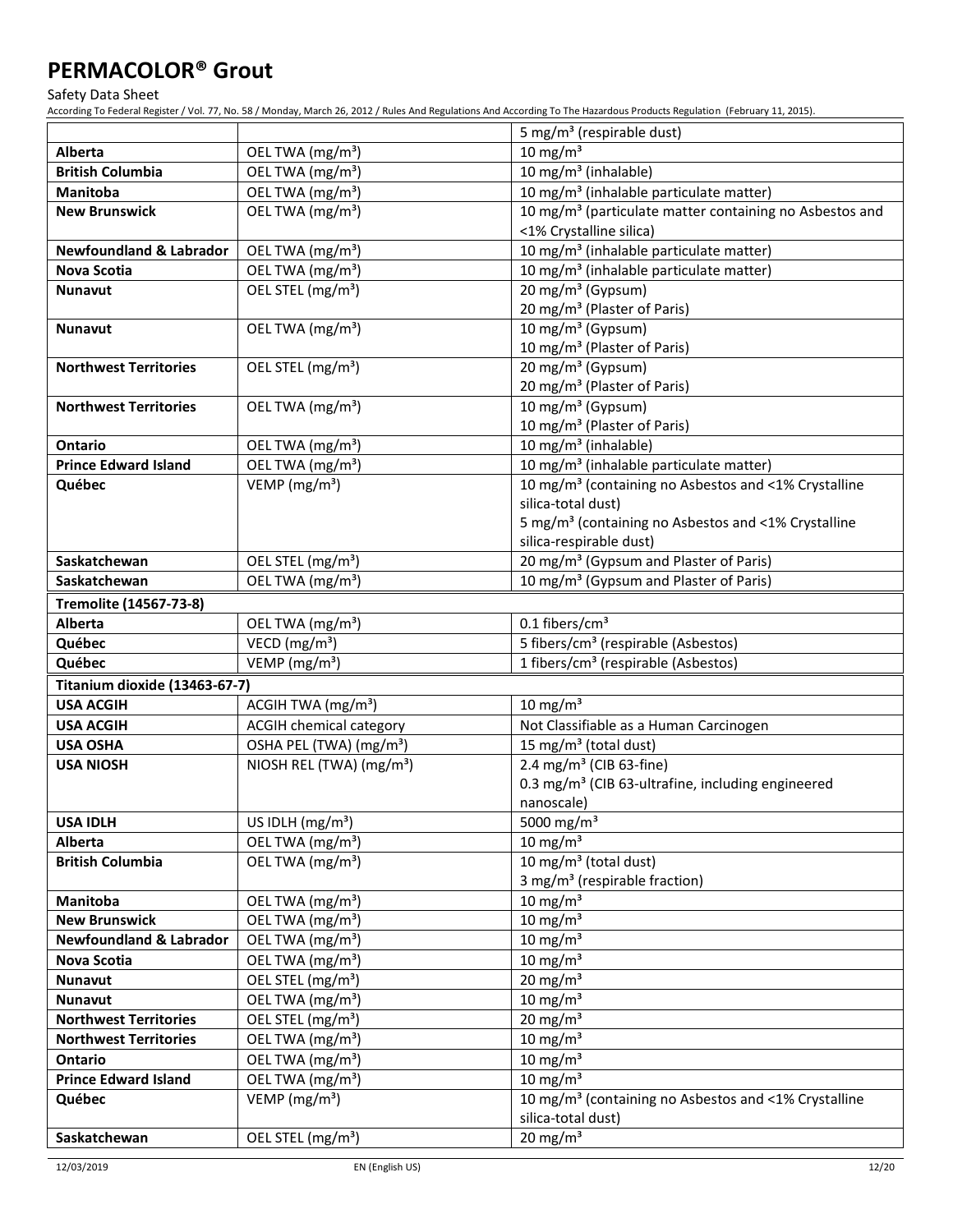#### Safety Data Sheet

According To Federal Register / Vol. 77, No. 58 / Monday, March 26, 2012 / Rules And Regulations And According To The Hazardous Products Regulation (February 11, 2015).

| Saskatchewan | OEL TWA $(mg/m3)$             | 10 mg/m <sup>3</sup> |
|--------------|-------------------------------|----------------------|
| Yukon        | OEL STEL (mg/m <sup>3</sup> ) | $20 \text{ mg/m}^3$  |
| Yukon        | OEL TWA $(mg/m3)$             | 30 mppcf             |
|              |                               | 10 mg/m $3$          |

### **8.2. Exposure Controls**

**Appropriate Engineering Controls:** Ensure adequate ventilation, especially in confined areas. Ensure all national/local regulations are observed. Emergency eye wash fountains and safety showers should be available in the immediate vicinity of any potential exposure.

**Personal Protective Equipment:** Gloves. Protective clothing. Protective goggles. Insufficient ventilation: wear respiratory protection. Face shield.



**Materials for Protective Clothing:** Chemically resistant materials and fabrics. Corrosion-proof clothing.

**Hand Protection:** Wear protective gloves.

**Eye and Face Protection:** Chemical safety goggles and face shield.

**Skin and Body Protection:** Wear suitable protective clothing.

**Respiratory Protection:** If exposure limits are exceeded or irritation is experienced, approved respiratory protection should be worn. In case of inadequate ventilation, oxygen deficient atmosphere, or where exposure levels are not known wear approved respiratory protection.

**Other Information:** When using, do not eat, drink or smoke.

**SECTION 9: PHYSICAL AND CHEMICAL PROPERTIES**

### **9.1. Information on Basic Physical and Chemical Properties**

| <b>Physical State</b>                         |                      | Solid            |
|-----------------------------------------------|----------------------|------------------|
| Appearance                                    |                      | Colored powder   |
| Odor                                          | $\ddot{\phantom{a}}$ | None             |
| <b>Odor Threshold</b>                         |                      | Not available    |
| рH                                            |                      | Not available    |
| <b>Evaporation Rate</b>                       |                      | Not available    |
| <b>Melting Point</b>                          |                      | Not available    |
| <b>Freezing Point</b>                         |                      | Not available    |
| <b>Boiling Point</b>                          | $\ddot{\cdot}$       | Not available    |
| <b>Flash Point</b>                            |                      | Not available    |
| <b>Auto-ignition Temperature</b>              |                      | Not available    |
| <b>Decomposition Temperature</b>              |                      | Not available    |
| Flammability (solid, gas)                     |                      | Not available    |
| Lower Flammable Limit                         |                      | Not available    |
| Upper Flammable Limit                         | $\ddot{\cdot}$       | Not available    |
| <b>Vapor Pressure</b>                         |                      | Not available    |
| <b>Relative Vapor Density at 20°C</b>         |                      | Not available    |
| <b>Relative Density</b>                       | ÷                    | Not available    |
| <b>Specific Gravity</b>                       |                      | Not available    |
| <b>Solubility</b>                             |                      | Water: Insoluble |
| <b>Partition Coefficient: N-Octanol/Water</b> |                      | Not available    |
| <b>Viscosity</b>                              |                      | Not available    |

## **SECTION 10: STABILITY AND REACTIVITY**

**10.1. Reactivity:** Quartz (silica) will dissolve in hydroflouric acid producing a corrosive gas, silicon tetrafluoride. . Calcium oxide reacts with water to form corrosive calcium hydroxide, with evolution of much heat. Temperatures as high as 800° C (1472 °F) have been reached with addition of water (moisture in air or soil). Portland Cement reacts slowly with water forming hydrated compounds, releasing heat and producing a strong alkaline solution until reaction is substantially complete. May react exothermically with water releasing heat. Adding an acid to a base or base to an acid may cause a violent reaction.

**10.2. Chemical Stability:** Stable under recommended handling and storage conditions (see section 7).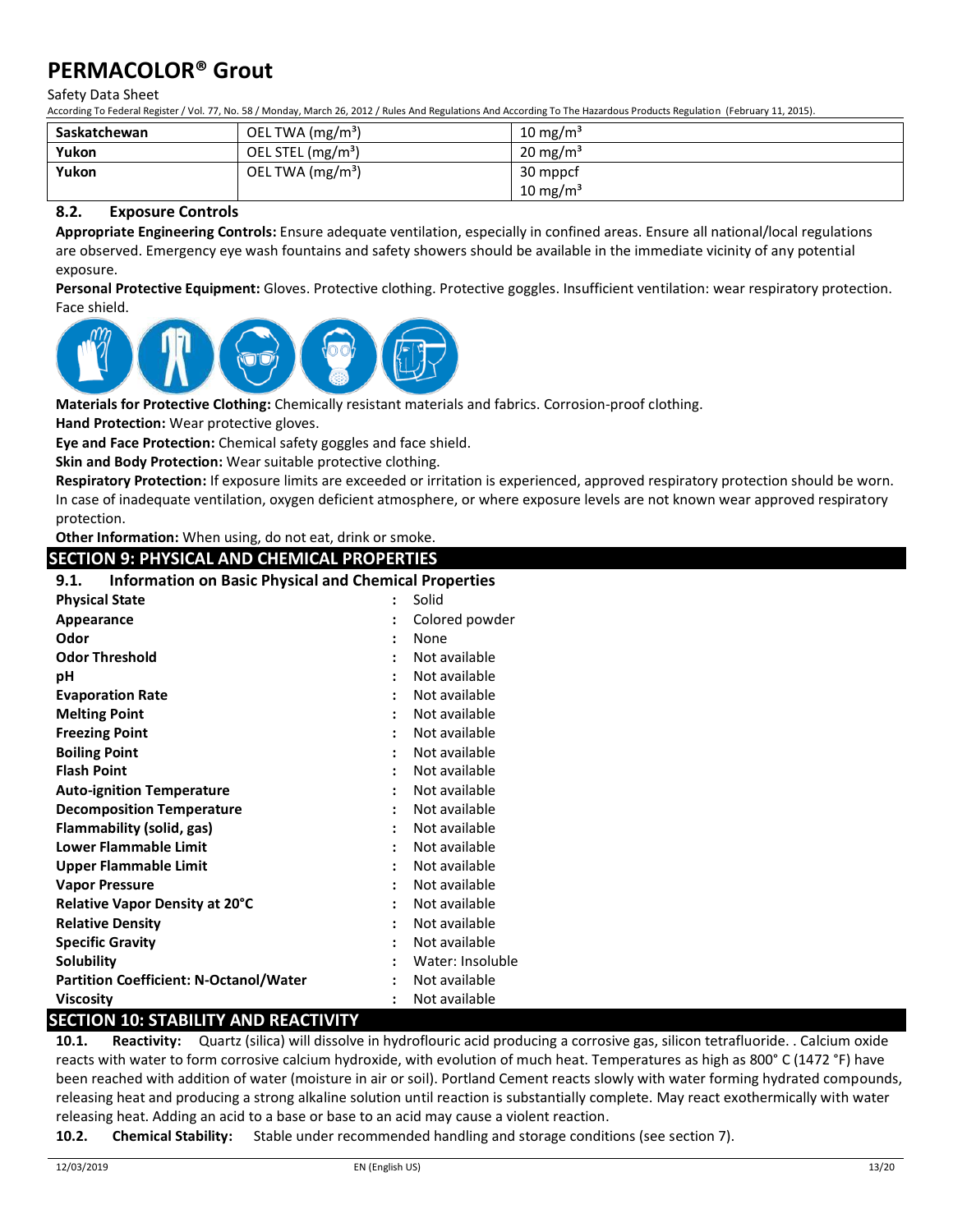Safety Data Sheet

According To Federal Register / Vol. 77, No. 58 / Monday, March 26, 2012 / Rules And Regulations And According To The Hazardous Products Regulation (February 11, 2015).

**10.3. Possibility of Hazardous Reactions:** Hazardous polymerization will not occur.

**10.4. Conditions to Avoid:** Direct sunlight, extremely high or low temperatures, and incompatible materials.

**10.5. Incompatible Materials:** Reactive or incompatible with the following materials: oxidizing materials, acids, aluminum and ammonium salt. Portland cement is highly alkaline and will react with acids to produce a violent, heat-generating reaction. Toxic gases or vapors may be given off depending on the acid involved. Reacts with acids, aluminum metals and ammonium salts. Aluminum powder and other alkali and alkaline earth elements will react in wet mortar or concrete, liberating hydrogen gas. Limestone ignites on contact with fluorine and is incompatible with acids, alum, ammonium salts, and magnesium. Silica reacts violently with powerful oxidizing agents such as fluorine, boron trifluoride, chlorine trifluoride, manganese trifluoride, and oxygen difluoride yielding possible fire and/or explosions. Silicates dissolve readily in hydrofluoric acid producing a corrosive gas — silicon tetrafluoride. Strong acids, strong bases, strong oxidizers.

**10.6. Hazardous Decomposition Products:** Thermal decomposition generates : Corrosive vapors.

### **SECTION 11: TOXICOLOGICAL INFORMATION**

#### **11.1. Information on Toxicological Effects - Product**

**Acute Toxicity (Oral):** Not classified

**Acute Toxicity (Dermal):** Not classified

**Acute Toxicity (Inhalation):** Not classified

**LD50 and LC50 Data:** Not available

**Skin Corrosion/Irritation:** Causes severe skin burns and eye damage.

**Eye Damage/Irritation:** Causes serious eye damage.

**Respiratory or Skin Sensitization:** May cause an allergic skin reaction.

**Germ Cell Mutagenicity:** Not classified

**Carcinogenicity:** May cause cancer (Inhalation).

**Specific Target Organ Toxicity (Repeated Exposure):** Causes damage to organs (lungs) through prolonged or repeated exposure (Inhalation).

**Reproductive Toxicity:** Not classified

**Specific Target Organ Toxicity (Single Exposure):** May cause respiratory irritation.

**Aspiration Hazard:** Not classified

**Symptoms/Injuries After Inhalation:** The three types of silicosis include: 1) Simple chronic silicosis – which results from long-term exposure (more than 20 years) to low amounts of respirable crystalline silica. Nodules of chronic inflammation and scarring provoked by the respirable crystalline silica form in the lungs and chest lymph nodes. This disease may feature breathlessness and may resemble chronic obstructive pulmonary disease (COPD); 2) Accelerated silicosis – occurs after exposure to larger amounts of respirable crystalline silica over a shorter period of time (5-15 years); 3) Acute silicosis – results from short-term exposure to very large amounts of respirable crystalline silica. The lungs become very inflamed and may fill with fluid, causing severe shortness of breath and low blood oxygen levels. Inflammation, scarring, and symptoms progress faster in accelerated silicosis than in simple silicosis. Progressive massive fibrosis may occur in simple or accelerated silicosis, but is more common in the accelerated form. Progressive massive fibrosis results from severe scarring and leads to the destruction of normal lung structures. Irritation of the respiratory tract and the other mucous membranes. May be corrosive to the respiratory tract.

**Symptoms/Injuries After Skin Contact:** Concrete may cause dry skin, discomfort, irritation, severe burns, and dermatitis. Exposure of sufficient duration to wet concrete can cause serious, potentially irreversible damage to skin, eye, respiratory and digestive tracts due to chemical (caustic) burns, including third degree burns. A skin exposure may be hazardous even if there is no pain or discomfort. Unhardened concrete is capable of causing dermatitis by irritation and allergy. Skin affected by dermatitis may include symptoms such as, redness, itching, rash, scaling, and cracking. Irritant dermatitis is caused by the physical properties of concrete including alkalinity and abrasion. Allergic contact dermatitis is caused by sensitization to hexavalent chromium (chromate) present in concrete. The reaction can range from a mild rash to severe skin ulcers. Persons already sensitized may react to the first contact with wet concrete. Others may develop allergic dermatitis after years of repeated contact with wet concrete.

**Symptoms/Injuries After Eye Contact:** Concrete may cause immediate or delayed irritation or inflammation. Eye contact with wet concrete can cause moderate eye irritation, chemical burns and blindness. Eye exposures require immediate first aid and medical attention to prevent significant damage to the eye.

**Symptoms/Injuries After Ingestion:** May cause burns or irritation of the linings of the mouth, throat, and gastrointestinal tract. **Chronic Symptoms:** Causes damage to organs (lungs) through prolonged or repeated exposure (Inhalation). Some studies show that exposure to respirable crystalline silica (without silicosis) or that the disease silicosis may be associated with the increased incidence of several autoimmune disorders such as scleroderma (thickening of the skin), systemic lupus erythematosus, rheumatoid arthritis and diseases affecting the kidneys. Silicosis increases the risk of tuberculosis. Some studies show an increased incidence of chronic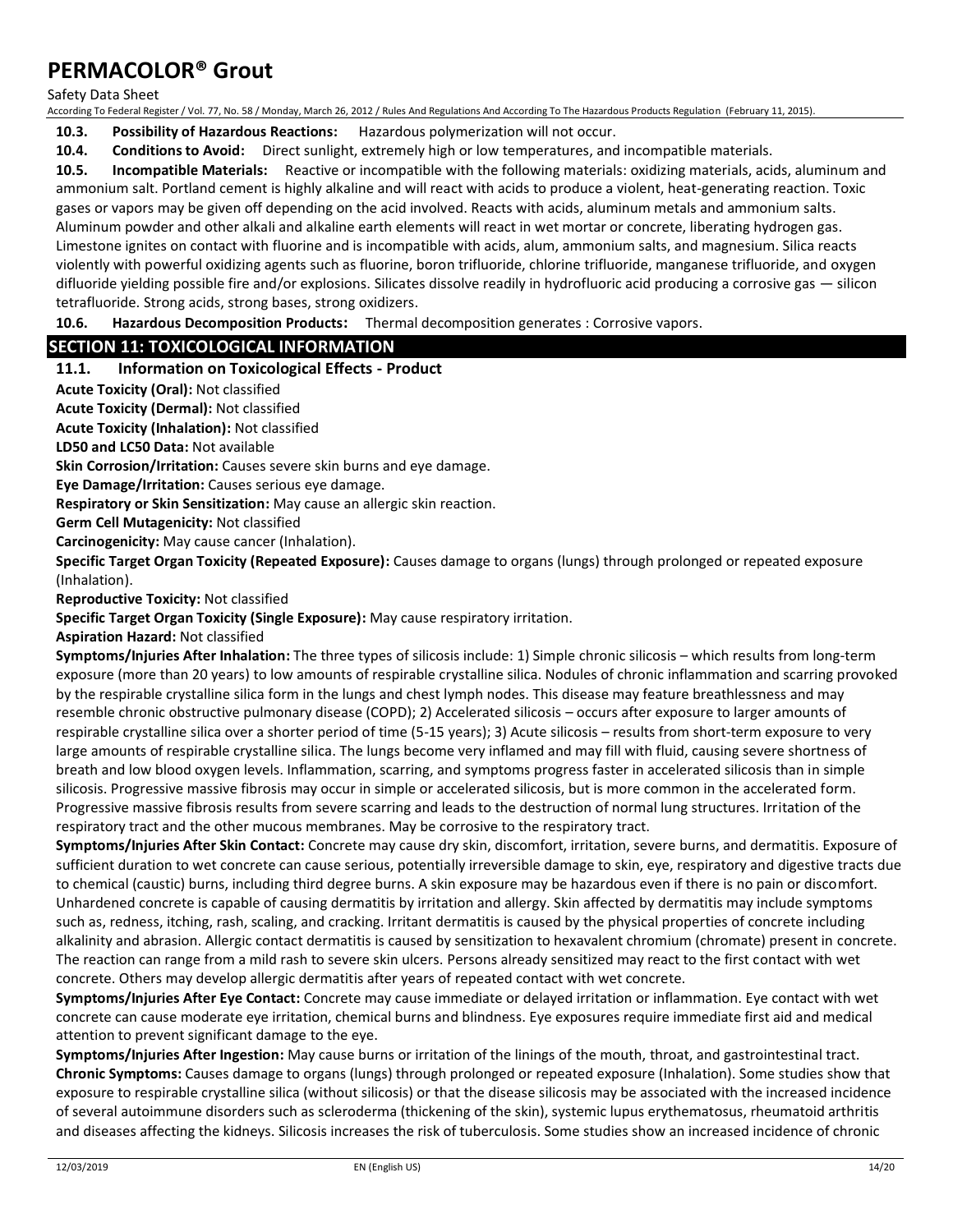Safety Data Sheet

According To Federal Register / Vol. 77, No. 58 / Monday, March 26, 2012 / Rules And Regulations And According To The Hazardous Products Regulation (February 11, 2015).

kidney disease and end-stage renal disease in workers exposed to respirable crystalline silica. May cause cancer by inhalation.

Repeated or prolonged exposure to titanium dioxide dust via inhalation is suspected of causing cancer of the respiratory tract.

#### **11.2. Information on Toxicological Effects - Ingredient(s) LD50 and LC50 Data:**

| <b>Calcium oxide (1305-78-8)</b>                                                  |                                                 |  |  |  |
|-----------------------------------------------------------------------------------|-------------------------------------------------|--|--|--|
| <b>LD50 Oral Rat</b>                                                              | > 2000 mg/kg                                    |  |  |  |
| <b>LD50 Dermal Rabbit</b>                                                         | > 2500 mg/kg                                    |  |  |  |
| Quartz (14808-60-7)                                                               |                                                 |  |  |  |
| <b>LD50 Oral Rat</b>                                                              | > 5000 mg/kg                                    |  |  |  |
| <b>LD50 Dermal Rat</b>                                                            | > 5000 mg/kg                                    |  |  |  |
| Magnesium oxide (MgO) (1309-48-4)                                                 |                                                 |  |  |  |
| <b>LD50 Oral Rat</b>                                                              | 3870 mg/kg                                      |  |  |  |
| <b>Citric acid (77-92-9)</b>                                                      |                                                 |  |  |  |
| <b>LD50 Oral Rat</b>                                                              | 5400 mg/kg                                      |  |  |  |
| <b>LD50 Dermal Rat</b>                                                            | > 2000 mg/kg                                    |  |  |  |
|                                                                                   |                                                 |  |  |  |
| Carbonic acid, calcium salt (1:1) (471-34-1)<br><b>LD50 Oral Rat</b>              |                                                 |  |  |  |
|                                                                                   | 6450 mg/kg                                      |  |  |  |
| Methacrylic acid (79-41-4)                                                        |                                                 |  |  |  |
| <b>LD50 Oral Rat</b>                                                              | 1060 mg/kg                                      |  |  |  |
| <b>LD50 Dermal Rabbit</b>                                                         | 500 - 1000 mg/kg                                |  |  |  |
| <b>LC50 Inhalation Rat</b>                                                        | 7.1 mg/l/4h                                     |  |  |  |
| ATE US/CA (gas)<br>ATE US/CA (dust, mist)                                         | 4,500.00 ppmV/4h<br>1.50 mg/l/4h                |  |  |  |
|                                                                                   |                                                 |  |  |  |
| <b>Cellulose (9004-34-6)</b>                                                      |                                                 |  |  |  |
| <b>LD50 Oral Rat</b>                                                              | > 5000 mg/kg                                    |  |  |  |
| <b>LD50 Dermal Rabbit</b><br><b>LC50 Inhalation Rat</b>                           | > 2000 mg/kg                                    |  |  |  |
|                                                                                   | > 5800 mg/m <sup>3</sup> (Exposure time: 4 h)   |  |  |  |
| Kaolin (1332-58-7)                                                                |                                                 |  |  |  |
| <b>LD50 Oral Rat</b>                                                              | > 5000 mg/kg                                    |  |  |  |
| <b>LD50 Dermal Rat</b><br><b>LD50 Dermal Rabbit</b>                               | > 5000 mg/kg                                    |  |  |  |
|                                                                                   | > 5000 mg/kg                                    |  |  |  |
| Calcium sulfate (7778-18-9)                                                       |                                                 |  |  |  |
| <b>LD50 Oral Rat</b>                                                              | > 3000 mg/kg                                    |  |  |  |
| Titanium dioxide (13463-67-7)                                                     |                                                 |  |  |  |
| <b>LD50 Oral Rat</b>                                                              | > 10000 mg/kg                                   |  |  |  |
| Quartz (14808-60-7)                                                               |                                                 |  |  |  |
| <b>IARC Group</b>                                                                 | 1                                               |  |  |  |
| <b>National Toxicology Program (NTP) Status</b>                                   | Known Human Carcinogens.                        |  |  |  |
| <b>OSHA Hazard Communication Carcinogen List</b>                                  | In OSHA Hazard Communication Carcinogen list.   |  |  |  |
| Chromium, ion (Cr6+) (18540-29-9)                                                 |                                                 |  |  |  |
| <b>IARC Group</b>                                                                 | $\mathbf{1}$                                    |  |  |  |
| <b>OSHA Hazard Communication Carcinogen List</b>                                  | In OSHA Hazard Communication Carcinogen list.   |  |  |  |
| <b>OSHA Specifically Regulated Carcinogen List</b>                                | In OSHA Specifically Regulated Carcinogen list. |  |  |  |
| Silica, amorphous, precipitated and gel (112926-00-8)                             |                                                 |  |  |  |
|                                                                                   |                                                 |  |  |  |
| <b>IARC Group</b>                                                                 | 3                                               |  |  |  |
| Tremolite (14567-73-8)                                                            |                                                 |  |  |  |
| <b>IARC Group</b>                                                                 | 1                                               |  |  |  |
| <b>National Toxicology Program (NTP) Status</b>                                   | Known Human Carcinogens.                        |  |  |  |
| <b>OSHA Hazard Communication Carcinogen List</b><br>Titanium dioxide (13463-67-7) | In OSHA Hazard Communication Carcinogen list.   |  |  |  |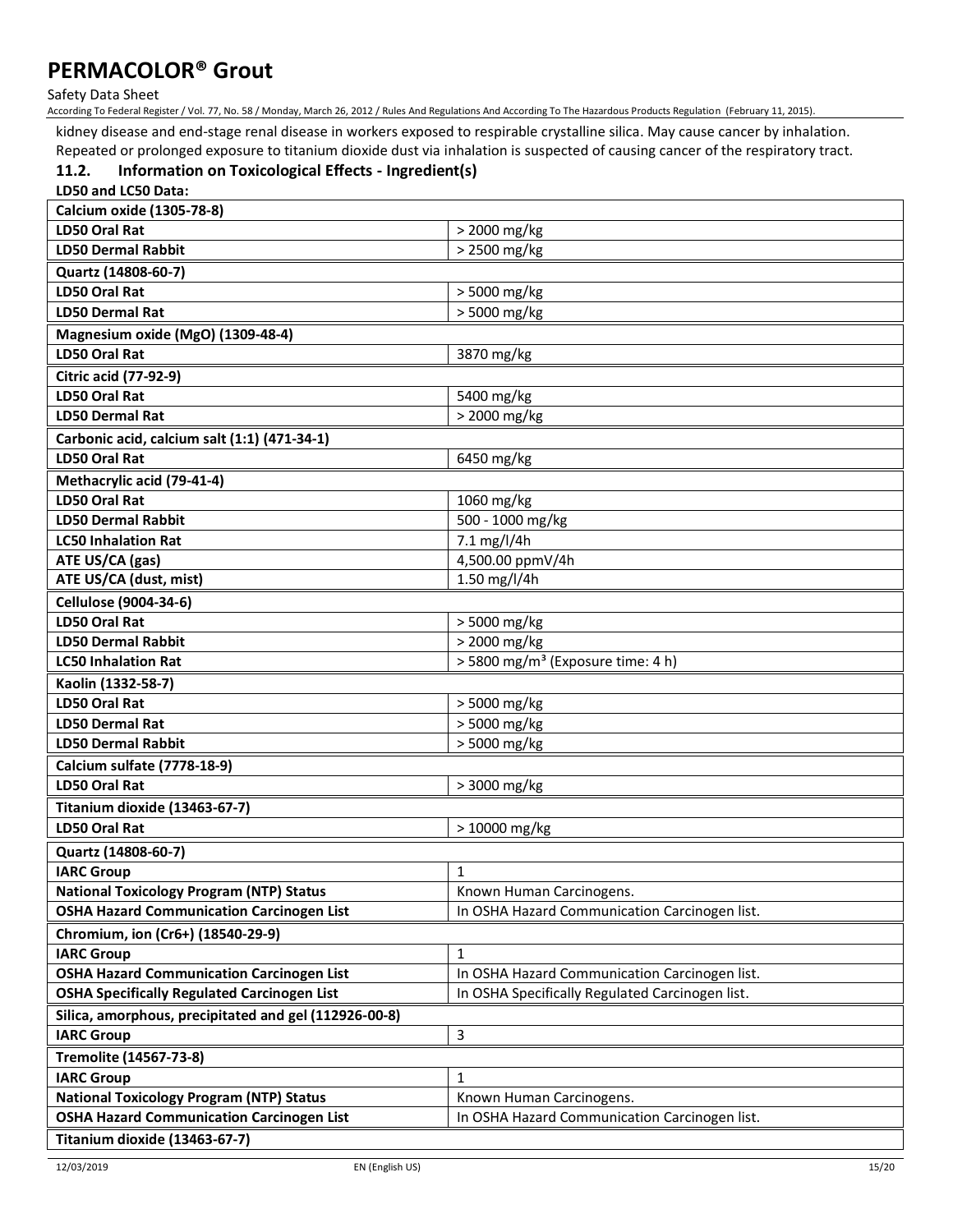Safety Data Sheet

According To Federal Register / Vol. 77, No. 58 / Monday, March 26, 2012 / Rules And Regulations And According To The Hazardous Products Regulation (February 11, 2015).

| <b>IARC Group</b>                                     |                                                                            | 2B                                                                      |  |
|-------------------------------------------------------|----------------------------------------------------------------------------|-------------------------------------------------------------------------|--|
| <b>OSHA Hazard Communication Carcinogen List</b>      |                                                                            | In OSHA Hazard Communication Carcinogen list.                           |  |
| <b>SECTION 12: ECOLOGICAL INFORMATION</b>             |                                                                            |                                                                         |  |
| 12.1.<br><b>Toxicity</b>                              |                                                                            |                                                                         |  |
| Ecology - General: Not classified.                    |                                                                            |                                                                         |  |
| <b>Calcium oxide (1305-78-8)</b>                      |                                                                            |                                                                         |  |
| LC50 Fish 1                                           | 50.6 mg/l                                                                  |                                                                         |  |
| Chromium, ion (Cr6+) (18540-29-9)                     |                                                                            |                                                                         |  |
| LC50 Fish 1                                           |                                                                            | 36.2 mg/l (Exposure time: 96 h - Species: Pimephales promelas)          |  |
| LC50 Fish 2                                           |                                                                            | 7.6 mg/l (Exposure time: 96 h - Species: Oncorhynchus mykiss)           |  |
| Silica, amorphous, precipitated and gel (112926-00-8) |                                                                            |                                                                         |  |
| LC50 Fish 1                                           | 10000 mg/l                                                                 |                                                                         |  |
| <b>Citric acid (77-92-9)</b>                          |                                                                            |                                                                         |  |
| LC50 Fish 1                                           |                                                                            | 1516 mg/l (Exposure time: 96 h - Species: Lepomis macrochirus)          |  |
| Methacrylic acid (79-41-4)                            |                                                                            |                                                                         |  |
| LC50 Fish 1                                           | 85 mg/l (Exposure Time: 96 h - Species: Oncorhynchus mykiss[flow-through]) |                                                                         |  |
| ErC50 (algae)                                         | 14 mg/l                                                                    |                                                                         |  |
| <b>NOEC Chronic Crustacea</b>                         | 53 mg/l                                                                    |                                                                         |  |
| Calcium sulfate (7778-18-9)                           |                                                                            |                                                                         |  |
| LC50 Fish 1                                           |                                                                            | 2980 mg/l (Exposure time: 96 h - Species: Lepomis macrochirus [static]) |  |
| LC50 Fish 2                                           | > 1970 mg/l (Exposure time: 96 h - Species: Pimephales promelas [static])  |                                                                         |  |
| 12.2.<br><b>Persistence and Degradability</b>         |                                                                            |                                                                         |  |
| PERMACOLOR <sup>®</sup> Grout                         |                                                                            |                                                                         |  |
| <b>Persistence and Degradability</b>                  | Not established.                                                           |                                                                         |  |
| <b>Citric acid (77-92-9)</b>                          |                                                                            |                                                                         |  |
| <b>Persistence and Degradability</b>                  | Readily biodegradable in water.                                            |                                                                         |  |
| 12.3.<br><b>Bioaccumulative Potential</b>             |                                                                            |                                                                         |  |
| PERMACOLOR <sup>®</sup> Grout                         |                                                                            |                                                                         |  |
| Not established.<br><b>Bioaccumulative Potential</b>  |                                                                            |                                                                         |  |
| Calcium oxide (1305-78-8)                             |                                                                            |                                                                         |  |
| <b>BCF Fish 1</b>                                     | (no bioaccumulation)                                                       |                                                                         |  |
| <b>Citric acid (77-92-9)</b>                          |                                                                            |                                                                         |  |
| Log Pow<br>$-1.72$ (at 20 °C)                         |                                                                            |                                                                         |  |
| Carbonic acid, calcium salt (1:1) (471-34-1)          |                                                                            |                                                                         |  |
| <b>BCF Fish 1</b>                                     | (no bioaccumulation)                                                       |                                                                         |  |
| Methacrylic acid (79-41-4)                            |                                                                            |                                                                         |  |
| Log Pow                                               | 0.93                                                                       |                                                                         |  |
| <b>Mobility in Soil</b><br>12.4.                      | Not available                                                              |                                                                         |  |
| <b>Other Adverse Effects</b><br>12.5.                 |                                                                            |                                                                         |  |

**Other Information:** Avoid release to the environment.

## **SECTION 13: DISPOSAL CONSIDERATIONS**

#### **13.1. Waste treatment methods**

**Waste Disposal Recommendations:** Dispose of contents/container in accordance with local, regional, national, territorial, provincial, and international regulations.

**Additional Information:** Container may remain hazardous when empty. Continue to observe all precautions.

**Ecology - Waste Materials:** Avoid release to the environment.

### **SECTION 14: TRANSPORT INFORMATION**

The shipping description(s) stated herein were prepared in accordance with certain assumptions at the time the SDS was authored, and can vary based on a number of variables that may or may not have been known at the time the SDS was issued.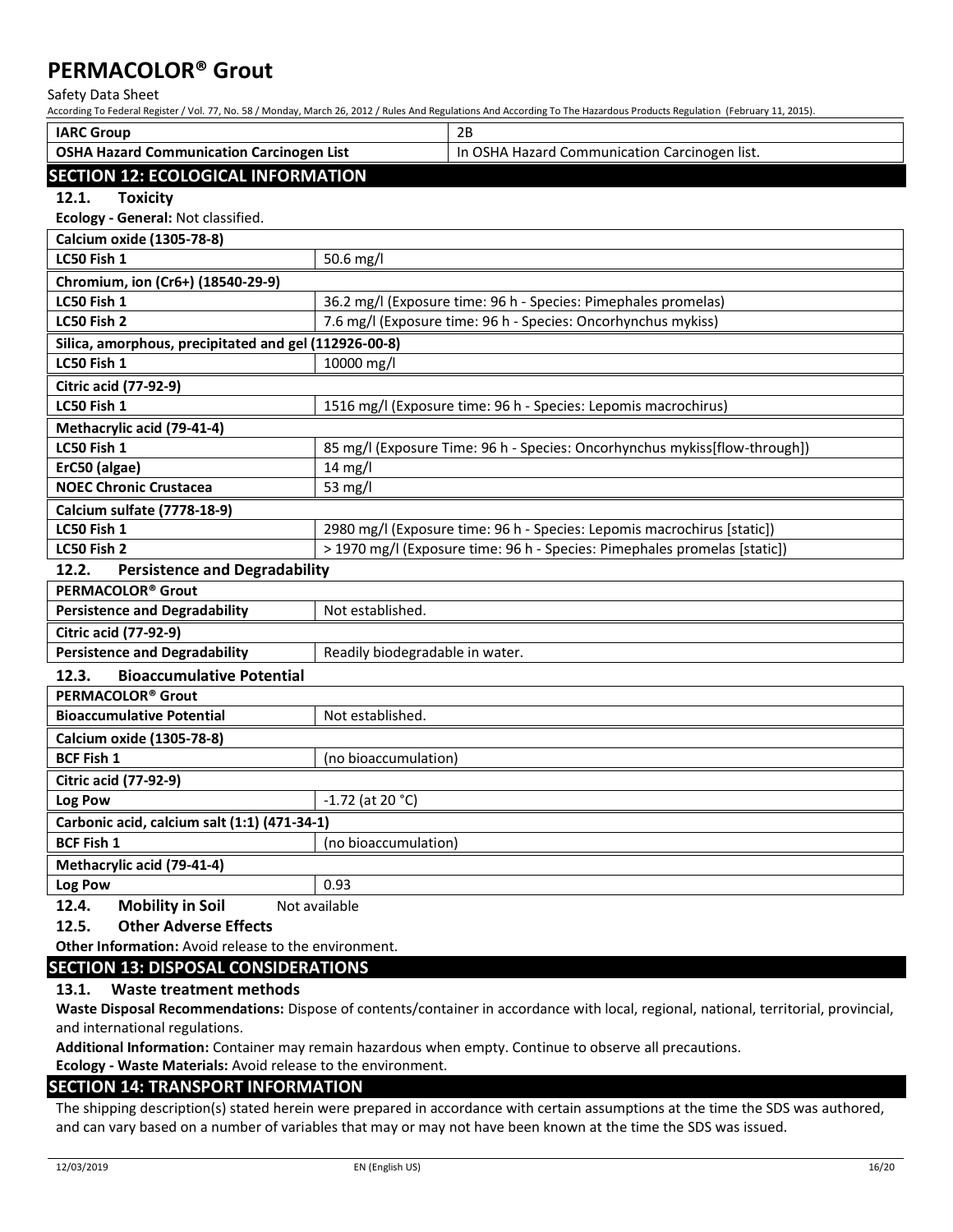#### Safety Data Sheet

According To Federal Register / Vol. 77, No. 58 / Monday, March 26, 2012 / Rules And Regulations And According To The Hazardous Products Regulation (February 11, 2015).

- **14.1. In Accordance with DOT** Not regulated for transport
- **14.2. In Accordance with IMDG** Not regulated for transport
- **14.3. In Accordance with IATA** Not regulated for transport
- **14.4. In Accordance with TDG** Not regulated for transport

## **SECTION 15: REGULATORY INFORMATION**

| <b>SECTION 15: REGULATORY INFORMATION</b>                                 |                                                                              |  |
|---------------------------------------------------------------------------|------------------------------------------------------------------------------|--|
| 15.1.<br><b>US Federal Regulations</b>                                    |                                                                              |  |
| PERMACOLOR <sup>®</sup> Grout                                             |                                                                              |  |
| SARA Section 311/312 Hazard Classes                                       | Health hazard - Specific target organ toxicity (single or repeated exposure) |  |
|                                                                           | Health hazard - Carcinogenicity                                              |  |
|                                                                           | Health hazard - Respiratory or skin sensitization                            |  |
|                                                                           | Health hazard - Serious eye damage or eye irritation                         |  |
|                                                                           | Health hazard - Skin corrosion or Irritation                                 |  |
| Cement, portland, chemicals (65997-15-1)                                  |                                                                              |  |
| Listed on the United States TSCA (Toxic Substances Control Act) inventory |                                                                              |  |
| Calcium oxide (1305-78-8)                                                 |                                                                              |  |
| Listed on the United States TSCA (Toxic Substances Control Act) inventory |                                                                              |  |
| Quartz (14808-60-7)                                                       |                                                                              |  |
| Listed on the United States TSCA (Toxic Substances Control Act) inventory |                                                                              |  |
| Limestone (1317-65-3)                                                     |                                                                              |  |
| Listed on the United States TSCA (Toxic Substances Control Act) inventory |                                                                              |  |
| Magnesium oxide (MgO) (1309-48-4)                                         |                                                                              |  |
| Listed on the United States TSCA (Toxic Substances Control Act) inventory |                                                                              |  |
| <b>Citric acid (77-92-9)</b>                                              |                                                                              |  |
| Listed on the United States TSCA (Toxic Substances Control Act) inventory |                                                                              |  |
| Carbonic acid, calcium salt (1:1) (471-34-1)                              |                                                                              |  |
| Listed on the United States TSCA (Toxic Substances Control Act) inventory |                                                                              |  |
| Methacrylic acid (79-41-4)                                                |                                                                              |  |
| Listed on the United States TSCA (Toxic Substances Control Act) inventory |                                                                              |  |
| <b>Cellulose (9004-34-6)</b>                                              |                                                                              |  |
| Listed on the United States TSCA (Toxic Substances Control Act) inventory |                                                                              |  |
| <b>EPA TSCA Regulatory Flag</b>                                           | XU - XU - indicates a substance exempt from reporting under the              |  |
|                                                                           | Chemical Data Reporting Rule, (40 CFR 711).                                  |  |
| Kaolin (1332-58-7)                                                        |                                                                              |  |
| Listed on the United States TSCA (Toxic Substances Control Act) inventory |                                                                              |  |
| Cement, alumina, chemicals (65997-16-2)                                   |                                                                              |  |
| Listed on the United States TSCA (Toxic Substances Control Act) inventory |                                                                              |  |
| Calcium sulfate (7778-18-9)                                               |                                                                              |  |
| Listed on the United States TSCA (Toxic Substances Control Act) inventory |                                                                              |  |
| Titanium dioxide (13463-67-7)                                             |                                                                              |  |
|                                                                           |                                                                              |  |

Listed on the United States TSCA (Toxic Substances Control Act) inventory

#### **15.2. US State Regulations**

### **California Proposition 65**

**WARNING:** This product can expose you to Chromium, ion (Cr6+), which is known to the State of California to cause cancer and birth defects or other reproductive harm. For more information go to www.P65Warnings.ca.gov.

| <b>Chemical Name (CAS No.)</b>         | Carcinogenicity | Developmental   | <b>Female Reproductive</b> | <b>Male Reproductive</b> |
|----------------------------------------|-----------------|-----------------|----------------------------|--------------------------|
|                                        |                 | <b>Toxicity</b> | <b>Toxicity</b>            | <b>Toxicity</b>          |
| Quartz (14808-60-7)                    |                 |                 |                            |                          |
| Chromium, ion (Cr6+) (18540-29-9)      |                 |                 |                            |                          |
| Titanium dioxide (13463-67-7)          |                 |                 |                            |                          |
| Coment nortland chemicals (65997-15-1) |                 |                 |                            |                          |

#### **Cement, portland, chemicals (65997-15-1)**

 $\sqrt{r}$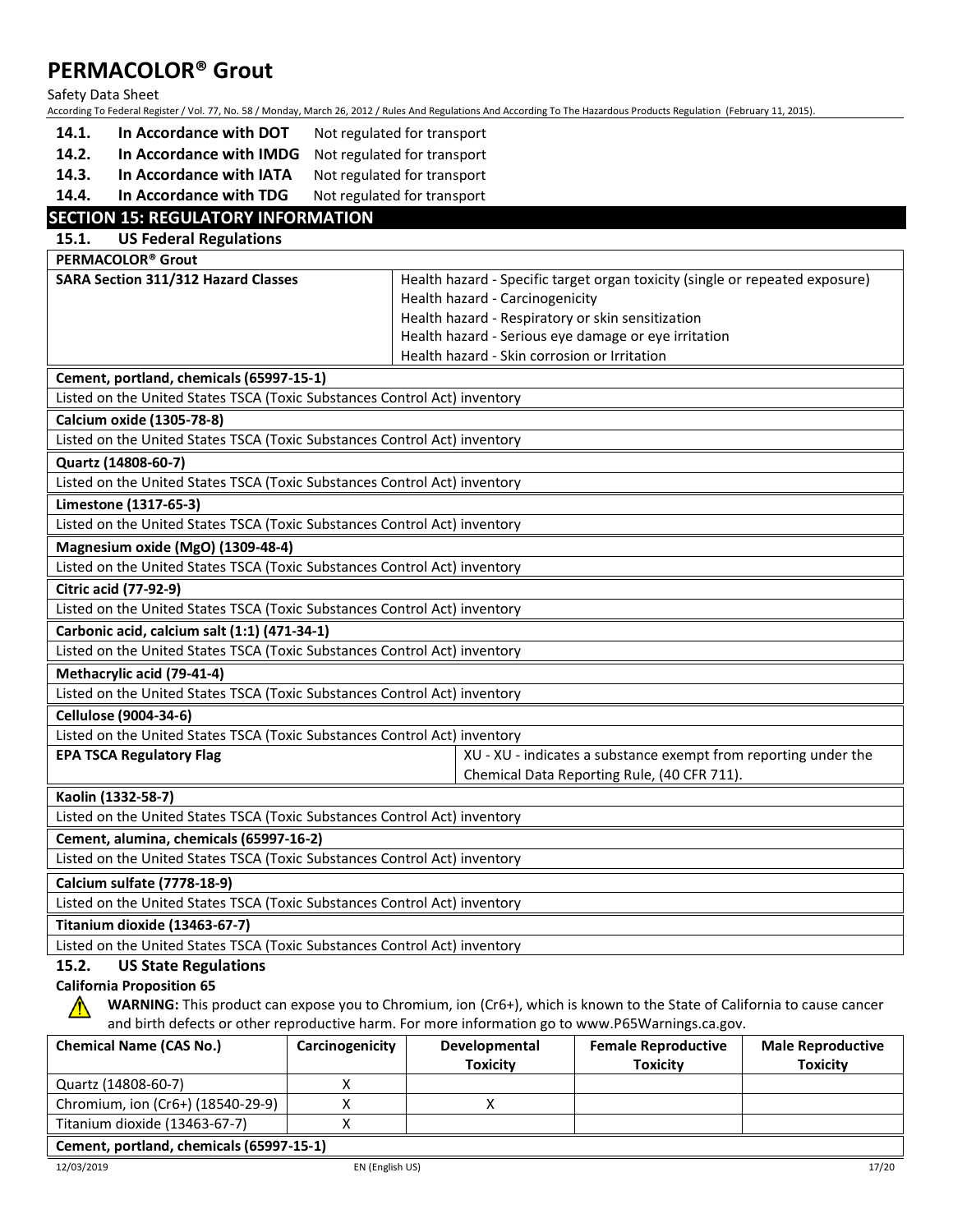| PERIVIALULUR <sup>®</sup> Groul                                                                                                                                          |
|--------------------------------------------------------------------------------------------------------------------------------------------------------------------------|
| Safety Data Sheet                                                                                                                                                        |
| According To Federal Register / Vol. 77, No. 58 / Monday, March 26, 2012 / Rules And Regulations And According To The Hazardous Products Regulation (February 11, 2015). |
| U.S. - Massachusetts - Right To Know List                                                                                                                                |
| U.S. - New Jersey - Right to Know Hazardous Substance List                                                                                                               |
| U.S. - Pennsylvania - RTK (Right to Know) List                                                                                                                           |
| <b>Calcium oxide (1305-78-8)</b>                                                                                                                                         |
| U.S. - Massachusetts - Right To Know List                                                                                                                                |
| U.S. - New Jersey - Right to Know Hazardous Substance List                                                                                                               |
| U.S. - Pennsylvania - RTK (Right to Know) List                                                                                                                           |
| Quartz (14808-60-7)                                                                                                                                                      |
| U.S. - Massachusetts - Right To Know List                                                                                                                                |
| U.S. - New Jersey - Right to Know Hazardous Substance List                                                                                                               |
| U.S. - Pennsylvania - RTK (Right to Know) List                                                                                                                           |
| Limestone (1317-65-3)                                                                                                                                                    |
| U.S. - Massachusetts - Right To Know List                                                                                                                                |
| U.S. - New Jersey - Right to Know Hazardous Substance List                                                                                                               |
| U.S. - Pennsylvania - RTK (Right to Know) List                                                                                                                           |
| Magnesium oxide (MgO) (1309-48-4)                                                                                                                                        |
| U.S. - Massachusetts - Right To Know List                                                                                                                                |
| U.S. - New Jersey - Right to Know Hazardous Substance List                                                                                                               |
| U.S. - Pennsylvania - RTK (Right to Know) List                                                                                                                           |
| Chromium, ion (Cr6+) (18540-29-9)                                                                                                                                        |
| U.S. - Pennsylvania - RTK (Right to Know) - Environmental Hazard List                                                                                                    |
| U.S. - Pennsylvania - RTK (Right to Know) List                                                                                                                           |
| Calcium sulfate dihydrate (13397-24-5)                                                                                                                                   |
| U.S. - New Jersey - Right to Know Hazardous Substance List                                                                                                               |
| U.S. - Pennsylvania - RTK (Right to Know) List                                                                                                                           |
| Silica, amorphous, precipitated and gel (112926-00-8)                                                                                                                    |
| U.S. - Massachusetts - Right To Know List                                                                                                                                |
| U.S. - New Jersey - Right to Know Hazardous Substance List<br>U.S. - Pennsylvania - RTK (Right to Know) List                                                             |
|                                                                                                                                                                          |
| Methacrylic acid (79-41-4)<br>U.S. - Massachusetts - Right To Know List                                                                                                  |
| U.S. - New Jersey - Right to Know Hazardous Substance List                                                                                                               |
| U.S. - Pennsylvania - RTK (Right to Know) List                                                                                                                           |
| Cellulose (9004-34-6)                                                                                                                                                    |
| U.S. - Massachusetts - Right To Know List                                                                                                                                |
| U.S. - New Jersey - Right to Know Hazardous Substance List                                                                                                               |
| U.S. - Pennsylvania - RTK (Right to Know) List                                                                                                                           |
| <b>Plaster of Paris (26499-65-0)</b>                                                                                                                                     |
| U.S. - New Jersey - Right to Know Hazardous Substance List                                                                                                               |
| U.S. - Pennsylvania - RTK (Right to Know) List                                                                                                                           |
| Kaolin (1332-58-7)                                                                                                                                                       |
| U.S. - Massachusetts - Right To Know List                                                                                                                                |
| U.S. - New Jersey - Right to Know Hazardous Substance List                                                                                                               |
| U.S. - Pennsylvania - RTK (Right to Know) List                                                                                                                           |
| Calcium sulfate (7778-18-9)                                                                                                                                              |
| U.S. - Massachusetts - Right To Know List                                                                                                                                |
| U.S. - New Jersey - Right to Know Hazardous Substance List                                                                                                               |
| U.S. - Pennsylvania - RTK (Right to Know) List                                                                                                                           |
| Titanium dioxide (13463-67-7)                                                                                                                                            |
| U.S. - Massachusetts - Right To Know List                                                                                                                                |
|                                                                                                                                                                          |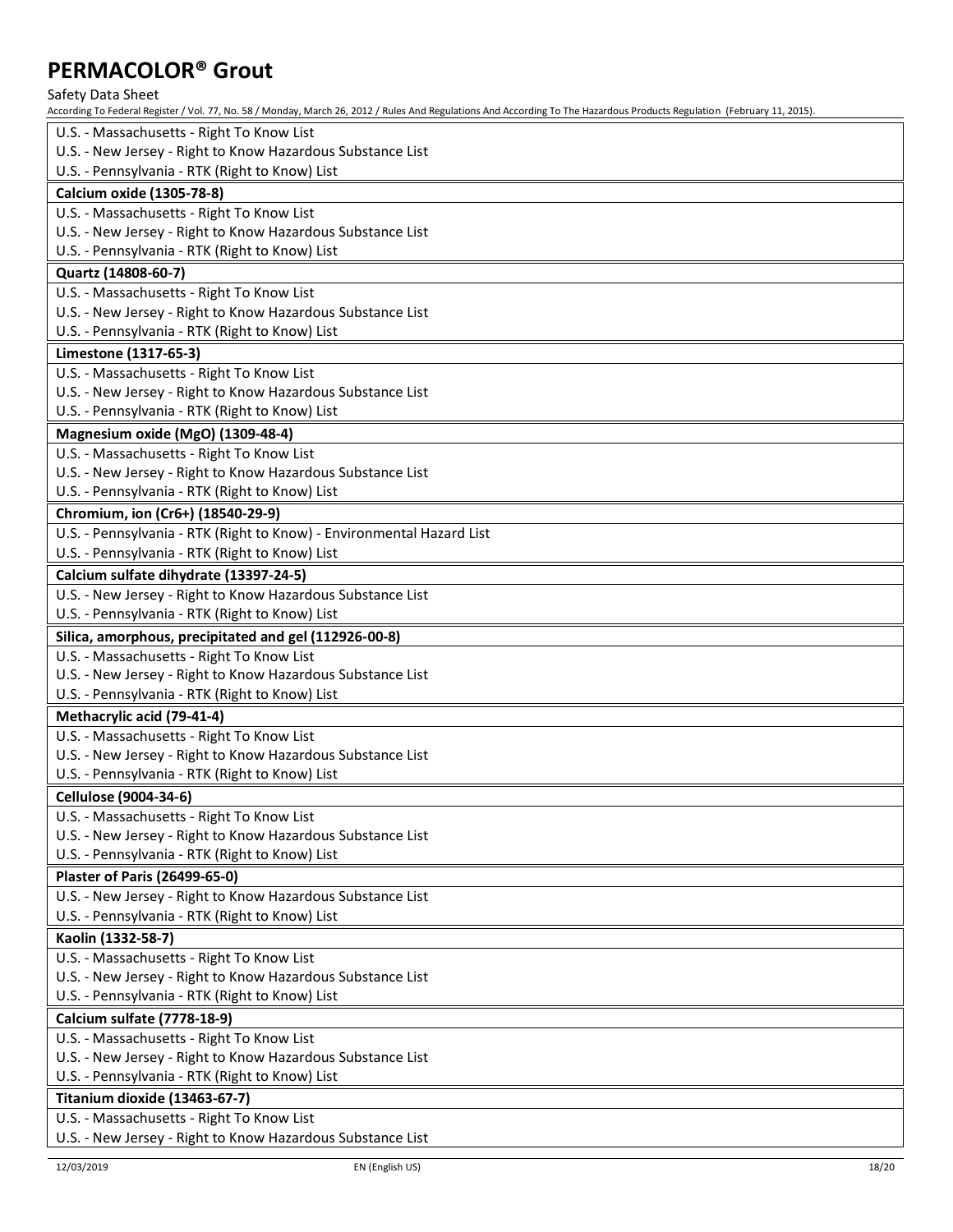Safety Data Sheet

According To Federal Register / Vol. 77, No. 58 / Monday, March 26, 2012 / Rules And Regulations And According To The Hazardous Products Regulation (February 11, 2015).

| U.S. - Pennsylvania - RTK (Right to Know) List                                |
|-------------------------------------------------------------------------------|
| 15.3.<br><b>Canadian Regulations</b>                                          |
| Cement, portland, chemicals (65997-15-1)                                      |
| Listed on the Canadian DSL (Domestic Substances List)                         |
| <b>Calcium oxide (1305-78-8)</b>                                              |
| Listed on the Canadian DSL (Domestic Substances List)                         |
| Quartz (14808-60-7)                                                           |
| Listed on the Canadian DSL (Domestic Substances List)                         |
| Limestone (1317-65-3)                                                         |
| Listed on the Canadian NDSL (Non-Domestic Substances List)                    |
| Magnesium oxide (MgO) (1309-48-4)                                             |
| Listed on the Canadian DSL (Domestic Substances List)                         |
| Calcium sulfate dihydrate (13397-24-5)                                        |
| Listed on the Canadian DSL (Domestic Substances List)                         |
| Silica, amorphous, precipitated and gel (112926-00-8)                         |
| Listed on the Canadian DSL (Domestic Substances List)                         |
| <b>Citric acid (77-92-9)</b>                                                  |
| Listed on the Canadian DSL (Domestic Substances List)                         |
| Carbonic acid, calcium salt (1:1) (471-34-1)                                  |
| Listed on the Canadian DSL (Domestic Substances List)                         |
| Methacrylic acid (79-41-4)                                                    |
| Listed on the Canadian DSL (Domestic Substances List)                         |
| <b>Cellulose (9004-34-6)</b>                                                  |
| Listed on the Canadian DSL (Domestic Substances List)                         |
| Kaolin (1332-58-7)                                                            |
| Listed on the Canadian DSL (Domestic Substances List)                         |
| Cement, alumina, chemicals (65997-16-2)                                       |
| Listed on the Canadian DSL (Domestic Substances List)                         |
| Calcium sulfate (7778-18-9)                                                   |
| Listed on the Canadian DSL (Domestic Substances List)                         |
| Titanium dioxide (13463-67-7)                                                 |
| Listed on the Canadian DSL (Domestic Substances List)                         |
| SECTION 16: OTHER INFORMATION, INCLUDING DATE OF PREPARATION OR LAST REVISION |
| Date of Preparation or Latest Revision : 12/03/2019                           |

**GHS Full Text Phrases:**

| Acute Tox. 3 (Dermal)     | Acute toxicity (dermal) Category 3                               |  |  |
|---------------------------|------------------------------------------------------------------|--|--|
| Acute Tox. 4 (Inhalation) | Acute toxicity (inhalation) Category 4                           |  |  |
| Acute Tox. 4 (Oral)       | Acute toxicity (oral) Category 4                                 |  |  |
| Aquatic Acute 1           | Hazardous to the aquatic environment - Acute Hazard Category 1   |  |  |
| Aquatic Acute 3           | Hazardous to the aquatic environment - Acute Hazard Category 3   |  |  |
| Aquatic Chronic 1         | Hazardous to the aquatic environment - Chronic Hazard Category 1 |  |  |
| <b>Aquatic Chronic 3</b>  | Hazardous to the aquatic environment - Chronic Hazard Category 3 |  |  |
| Carc. 1A                  | Carcinogenicity Category 1A                                      |  |  |
| Carc. 1B                  | Carcinogenicity Category 1B                                      |  |  |
| Carc. 2                   | <b>Carcinogenicity Category 2</b>                                |  |  |

**Other Information :** This document has been prepared in accordance with the SDS requirements of the OSHA

Regulations (HPR) SOR/2015-17.

Hazard Communication Standard 29 CFR 1910.1200 and Canada's Hazardous Products